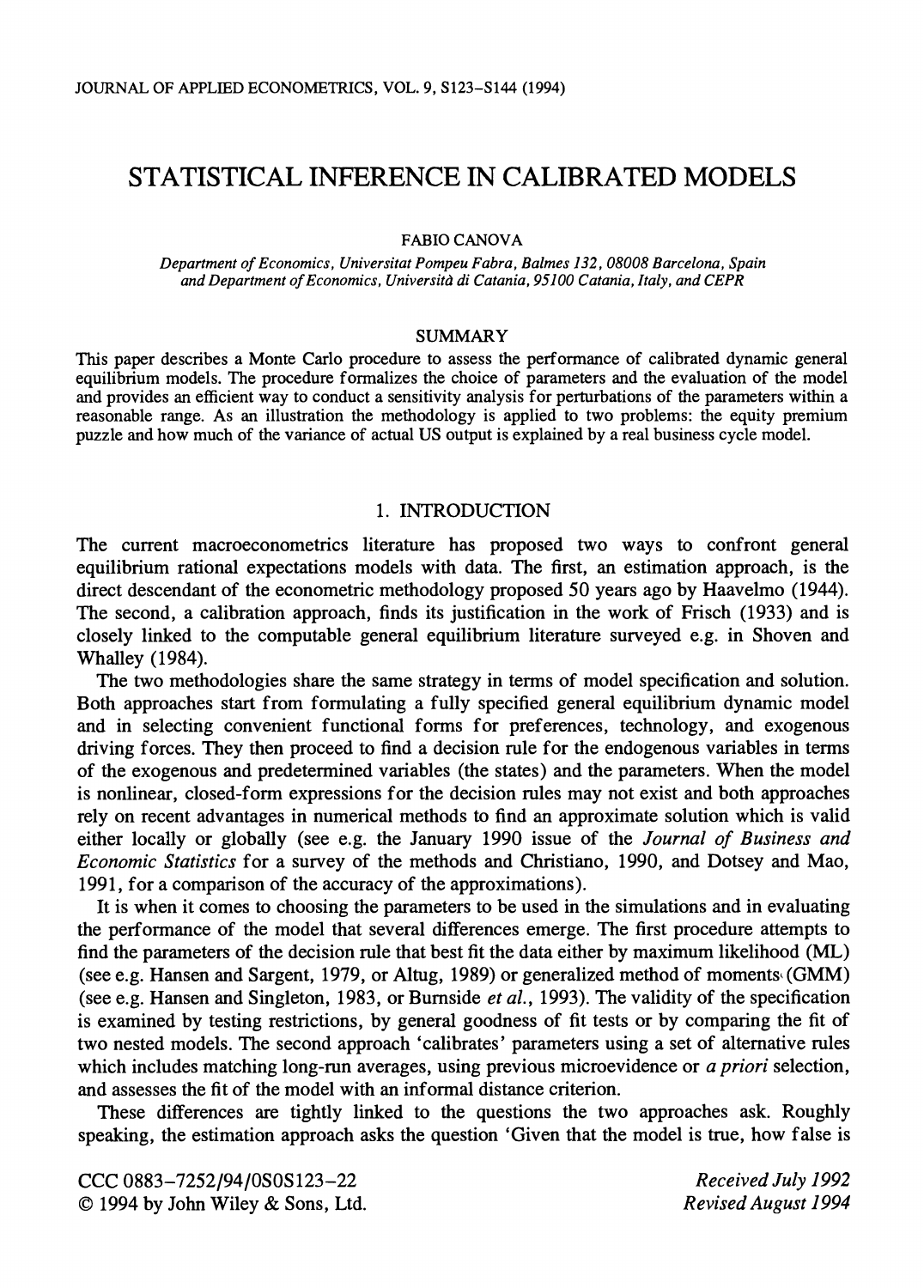**it?' while the calibration approach asks 'Given that the model is false, how true is it?' Implicit in the process of estimation is in fact the belief that the probability structure of a model is sufficiently well specified to provide an accurate description of the data. Because economic models are built with an emphasis on tractability, they are often probabilistically underspecified so that measurement errors or unobservable shocks are added at the estimation stage to complete their probability structure (see e.g. Hansen and Sargent, 1980, or Altug, 1989). By testing the model, a researcher takes the model seriously as a data-generating process (DGP) and examines what features of the specification are at variance with the data. A calibrationist takes the opposite view: the model, as a DGP for the data, is false. That is, as the sample size grows, it is known that the data are generated by the model will be at increasingly greater variance with the observed time series. An economic model is seen, at best, as an approximation to the true DGP which need not be either accurate or realistic and, as such, should not be regarded as a null hypothesis to be statistically tested (see Prescott, 1991, p. 5). In confronting the model with the data, a calibrationist wants to indicate the dimensions where the approximation is poor and suggest modifications to the theoretical model in order to obtain a better approximation.** 

**Both methodologies have weak points. Model estimation involves a degree of arbitrariness in specifying which variables are unobservable or measured with error. In the limit, since all variables are indeed measured with error, no estimation seems possible and fruitful. In addition, tests of the model's restrictions may fail to indicate how to alter the specification to obtain a better fit. The limitations of the calibration approach are also well known. First, the selection criterion for parameters which do not measure long-run averages is informally specified and may lead to contradictory choices. Information used in different studies may in fact be inconsistent (e.g. a parameter chosen to match labour payments from firms in national account data may not equal the value chosen to match the labour income received by households) and the range of estimates for certain parameters (e.g. risk aversion parameter) is so large that selection biases may be important. Second, the outcomes of the simulations typically depend on the choice of unmeasured parameters. However, although some authors (see e.g. Prescott, 1991, p. 7, or Kydland, 1992, p. 478) regard a calibration exercise as incomplete unless the sensitivity of the results to reasonable perturbations of the parameters selected a priori or not well tied to the data is reported, such an analysis is not often performed. Third, because the degree of confidence in the results depends on both the degree of confidence in the theory and in the underlying measurement of the parameters and because either parameter uncertainty is disregarded or, when a search is undertaken, the number of replications typically performed is small, we must resort to informal techniques to judge the relevance of the theory.** 

**This paper attempts to eliminate some of the weaknesses of calibration procedures while maintaining the general analytical strategy employed in calibration exercises. The focus is on trying to formalize the selection of the parameters and the evaluation process and in designing procedures for meaningful robustness analysis on the outcomes of the simulations. The technique we propose shares features with those recently described by Gregory and Smith (1991) and Kwan (1990), has similarities with stochastic simulation techniques employed in dynamic nonlinear large scale macro models (see e.g. Fair, 1991), and generalizes techniques on randomized design for strata existing in the static computable general equilibrium literature (see e.g. Harrison and Vinod, 1989).** 

**The idea of the technique is simple. We would like to reproduce features of actual data, which is taken to be the realization of an unknown vector stochastic process, with an 'artificial economy' which is almost surely the incorrect generating mechanism for the actual data. The features we may be interested in include conditional and unconditional moments (or densities), the autocovariance function of the data, functions of these quantities (e.g. measures of relative volatility), or specific events (e.g. a recession). A model is simulated repeatedly using a Monte**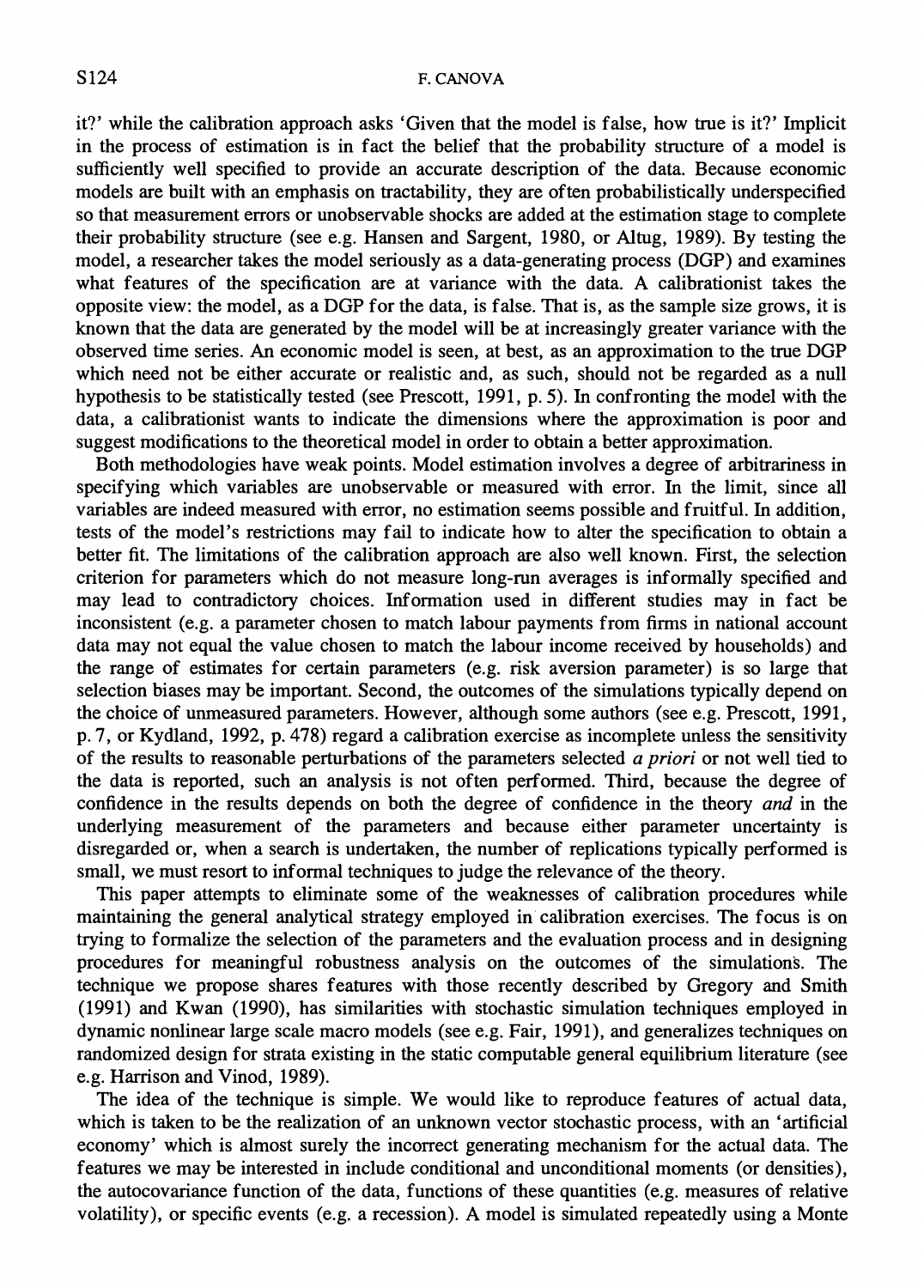**Carlo procedure which randomizes over both the exogenous stochastic processes and the parameters. Parameters are drawn from a data-based density which is consistent with the**  information available to a simulator (which may include both time-series and cross-sectional **aspects). We judge the validity of a model on its ability to reproduce a number of 'stylized facts' of the actual economy (see Friedman, 1959). The metric used to evaluate the discrepancy of the model from the data is probabilistic. We construct the simulated distribution of the statistics of interest and, taking the actual realization of the statistic as a critical value, examine (1) in what percentile of the simulated distribution the actual value lies and (2) how much of the simulated distribution is within a k% region centred around the critical value. Extreme values**  for the percentile (say, below  $\alpha$ % or above  $(1-\alpha)$ %) or a value smaller than k for the second **probability indicates a poor fit in the dimensions examined.** 

**The approach has several appealing features. First, it accounts for the uncertainty faced by a simulator in choosing the parameters of the model in a realistic way. Second, it has a built-in feature for global sensitivity analysis on the support of the parameter space and allows for other forms of conditional or local sensitivity analysis. Third, it provides general evaluation criteria and a simple and convenient framework to judge the relevance of the theory.** 

**The paper is divided into six sections. The next section introduces the technique, provides a justification for the approach and describes the details involved in the implementation of the procedure. Section 3 deals with robustness analysis. Section 4 spells out the relationship with existing techniques. Two examples describing the potential of the technique for problems of practical interest appear in Section 5. Section 6 presents conclusions.** 

## **2. THE TECHNIQUE**

## **A General Framework of Analysis**

We assume that a researcher is faced with an  $m \times 1$  vector of time series  $\bar{x}_i$ , which are the realizations of a vector stochastic process  $\overline{X}_t$  and that she is interested in reproducing features of  $\overline{X}_t$  using a dynamic general equilibrium model.  $\overline{X}_t$  is assumed to have a continuous but unknown **distribution and moments up to the nth. For the sake of presentation we assume that the**  unconditional distribution of  $\overline{X}$ , is independent of t but shifts in the unconditional distribution of  $\overline{X}_t$  at known points can easily be handled.  $\overline{X}_t$  may include macro variables like GNP, **consumption, interest rates, etc. We also assume that dynamic economic theory gives us a model expressing the endogenous variables X, as a function of exogenous and predetermined variables**   $Z_i$ , (the states of the problem) and of the parameters  $\beta$ . Z, may include objects like the existing **capital stock, exogenous fiscal, and monetary variables or shocks to technologies and**  preferences. We express the model's functional relation as  $X_t = f(Z_t, \beta)$ . Under specific **assumptions about the structure of the economy (e.g. log or quadratic preferences, Cobb-Douglas production function, full depreciation of the capital stock in the one-sector growth model), f can be computed analytically either by value function iteration or by solving the Euler equations of the model subject to the transversality condition (see e.g. Hansen and Sargent, 1979). In general, however, f cannot be derived analytically from the primitives of the problem. A large body of current literature has concentrated on the problem of finding approximations which are either locally or globally close to f for a given metric.1** 

**<sup>&#</sup>x27;These include linear or log-linear expansions of f around the steady state (Kydland and Prescott, 1982; and King et al., 1988), backward-solving methods (Sims, 1984; Novales, 1990), global functional expansions in polynomials (Marcet, 1992; Judd, 1992), piecewise linear interpolation methods (Coleman, 1989; Baxter, 1991) and quadrature techniques (Tauchen and Hussey, 1991).**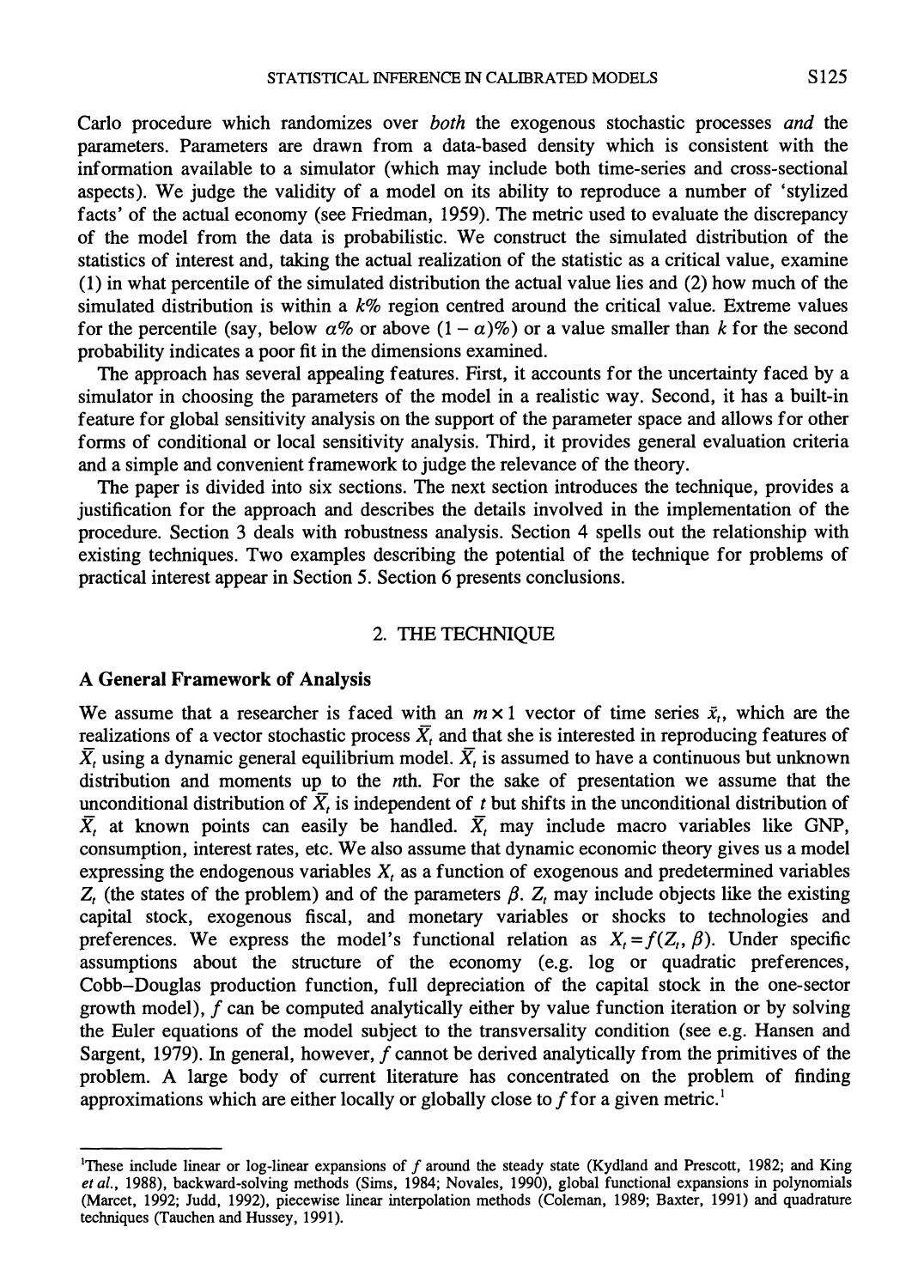#### **F. CANOVA**

**Here we assume that either f is available analytically or that one of the existing numerical**  procedures has been employed to obtain a functional  $\mathcal{F}$  which approximates f in some sense, i.e.  $\|\mathcal{F}(Z_t, \gamma) - f(Z_t, \beta)\| < \varepsilon$ , where  $\gamma = \iota(\beta)$  and  $\|\cdot\|$  is a given norm. Given the model f, an approximation procedure  $\mathcal{F}$ , a set of parameters  $\beta$ , and a probability distribution for Z, (denoted by  $\kappa(Z_i)$ , we can infer the model-based probability distribution for  $X_i$ .

Let  $\mathscr{G}(X, \mathscr{b}, f)$  be the density of the X, vector, conditional on the parameters  $\beta$  and the model f, let  $\pi(\beta \mid \vartheta, f)$  be the density of the parameters, conditional on the information set  $\vartheta$  available to the simulator and the model f, and let  $\mathcal{H}(X_t, \beta | f, \mathcal{I})$  be the joint density of simulated data and of parameters.  $\mathcal{G}(X_t | \beta, f)$  represents the probability that a particular path for the **endogenous variables will be drawn given a parametric structure for the artificial economy and a**  set of parameters, while  $\pi(\beta \mid \vartheta, f)$  summarizes the information on the parameters available to a researcher. Note that  $\mathcal G$  is assumed to be independent of  $\mathcal F$  and  $\pi$  may depend on f, i.e. if we are **using a GE model we may want to use only estimates obtained with similar GE models. For a**  given  $\beta$ , X, is random because Z, is random, i.e.  $\mathcal{G}(X, \beta, f)$  is a deterministic transformation of  $\kappa(Z)$ .

**Throughout this paper we are interested in studying the behaviour of functions of simulated**  data (denoted by  $\mu(X_t)$ ) under the predictive density  $p(X_t | \mathcal{F}, f) = \int \mathcal{H}(X_t, \beta | f, \mathcal{F}) d\beta$ , i.e. **evaluating objects of the form:** 

$$
E(\mu(X_t) | f, \mathcal{I}, \mathcal{A}, \mathcal{C}) = \int_{\mathcal{C}} \mu(X_t) p(X_t, \mathcal{I}, f) dX_t
$$
  
= 
$$
\int_{\mathcal{A}} \int_{\mathcal{C}} \mu(X_t) \mathcal{H}(X_t, \beta | \mathcal{I}, f) d\beta dX_t
$$
 (1)

where  $A \subset B$  and  $B$  is the parameter space and  $C$  is the support of the exogenous variables. Let  $h(\bar{x})$  be the corresponding vector of functions of the actual data.

**The problem of measuring the fit of the model can be summarized as follows. How likely is**  the model to generate  $h(\bar{x})$ ? To answer note that from equation (1) we can compute probabilities of the form  $P(\nu(X_i) \in D)$ , where D is a bounded set and  $\nu(X_i)$  includes moments and other statistics of the simulated data. To do this let  $\mu(X_i) = \chi(X_i, [X_i : \nu(X_i) \in D])$  where  $\chi(X_t, S)$  is the indicator function, i.e.  $\chi(X_t, S) = 1$  if  $\nu(X_t) \in S$  and zero otherwise. Similarly, we can construct quantiles  $q(X_t)$  by appropriately choosing D (see e.g. Geweke, 1989). Finally, we can also find a h satisfying  $P[\nu(X) \le h] = \nu$  for any given vector v, by appropriately **selecting the indicator function.** 

**Model evaluation then consists of several types of statements which are interchangeable and**  differ only in the criteria used to measure distance. First, we can compute  $P[\nu(X_i) \leq h(\bar{x}_i)]$ . In **other words, we can examine the likelihood of an event (the observed realization of the summary statistics in the actual data) from the point of view of the model. Extreme values for this probability indicate a poor 'fit' in the dimensions examined. Alternatively, if we can**  measure the sampling variability of  $h(\bar{x})$ , we can then choose the set D to include the actual **realization of**  $h(\bar{x})$  **plus one or two standard deviations and either check whether**  $\tilde{h}$  **is in D or** calculate  $P[\nu(X_i) \in D]$ .

## **Implementation**

**There are four technical implementation issues which deserve some discussion. The first**  concerns the computation of integrals like those in equation (1). When the  $(\beta, Z)$  vector is of **high-dimension simple discrete grid approximations, spherical or quadrature rules quickly become infeasible since the number of function evaluations increases exponentially with the**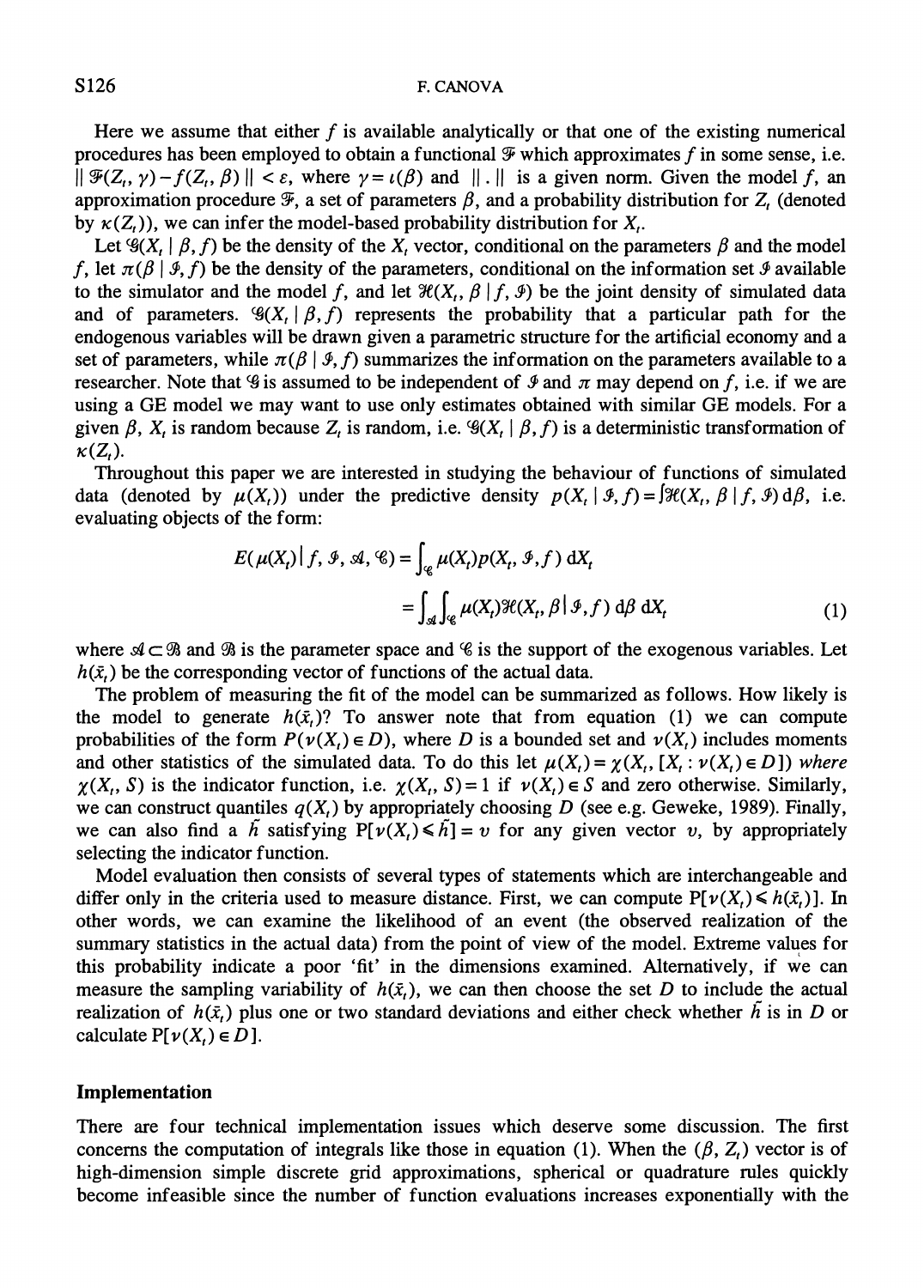dimension of  $\beta$  and Z<sub>i</sub>. In addition, unless the contours of  $\mathcal{H}(X_i, \beta | \mathcal{I}, f)$  (and of  $p(X_i | \mathcal{I}, f)$ ) **are of ellipsoidal forms, grid evaluations may explore this density inefficiently. There are several feasible alternatives: one is the Monte Carlo procedure described in Geweke (1989), another is the data-augmentation procedure of Tanner and Wong (1987), a third is the 'Gibbs sampler' discussed in Gelfand and Smith (1990). Finally, we could use one of the quasi-random procedures proposed by Niederreiter (1988).** 

In this paper we adopt a Monte Carlo approach. After drawing with replacement i.i.d.  $\beta$ **vectors and Z, paths, we substitute sums over realizations for the integrals appearing in equation (1) and appeal to the strong law of large numbers for functions of i.i.d. random variables to obtain** 

$$
\frac{1}{N} \sum_{i=1}^{N} \mu_i(X_t) \xrightarrow{\text{a.s.}} E(\mu(X_t))
$$
\n(2)

where N is the number of replications. Note that, although  $\mathcal H$  (and  $p$ ) are, in general, unknown, **sampling from them can be conveniently accomplished by simulating the model repeatedly for**  random  $(Z_t, \beta)$ , i.e. randomly drawing exogenous forces and selecting a parameter vector and using the decision rule to compute time paths for  $X_t$ .

**Second, since in most cases the function f is unknown, 8 itself becomes unknown and the**  direct computation of equation (1) is infeasible. If the approximation  $\mathcal F$  to f is accurate, we could simply neglect the error and proceed using  $\mathcal{J}(X_i, \beta | \mathcal{F}, \mathcal{F})$  in place of  $\mathcal{H}(X_i, \beta | \mathcal{F}, f)$  where  $\oint$  is the joint density of simulated data and parameters using the information set  $\oint$  and the approximation rule  $\mathcal F$ . However, since only little is known about the properties of approximation **procedures and some have only local validity (see e.g. Christiano, 1990; Dotsey and Mao, 1991), we may want to explicitly account for the existence of an approximation error in conducting inference. In this case, following Geweke (1989), we would replace equation (1) with:** 

$$
E(\mu(X_t) | f, \mathcal{F}, \mathcal{A}, \mathcal{C}) = \int_{\mathcal{A}} \int_{\mathcal{C}} \mu(X_t) \mathcal{F}(X_t, \beta | \mathcal{F}, \mathcal{F}) \mathcal{L}(\beta, f, \mathcal{F}) \, d\beta \, dX_t \tag{3}
$$

where  $\mathcal{L}(\beta, f, \mathcal{F})$  are weights which depend on the 'true' density  $\mathcal{R}(X_i, \beta | \mathcal{F}, f)$  and on the approximation density  $\mathcal{J}(X_i, \beta | \mathcal{I}, \mathcal{F})$ . For example, if a quadratic approximation around the steady state is used, the density  $\mathcal L$  can be chosen so that draws of  $Z_t$  inducing paths of  $X_t$  which are in the tails of  $\oint$  (i.e. paths which are very far away from steady states) receive a very small **weight in the calculation of the statistics of interest.** 

**Third, we must specify a density for the parameters of the model. We could select it on the**  basis of one specific data set and specify  $\pi(\beta \mid \mathcal{F}, f)$  to be the asymptotic distribution of a GMM **estimator (as in Bumside et al., 1993), of a simulated method of moments (SMM) estimator (as**  in Canova and Marrinan, 1993), or of a ML estimator of  $\beta$  (as in Phillips, 1991). The **disadvantage of these approaches is that the resulting density measures the uncertainty**  surrounding  $\beta$  present in a particular data set and does not necessarily reflect the uncertainty **faced by a researcher in choosing the parameters of the model. As Larry Christiano has pointed out to the author, once a researcher chooses the moments to match, the uncertainty surrounding**  estimates of  $\beta$  is small. The true uncertainty lies in the choice of moments to be matched and in **the sources of data to be used to compute estimates.** 

A better approach would be to select  $\pi(\beta \mid \mathcal{F}, f)$  so as to summarize efficiently all existing information, which may include point estimates of  $\beta$  obtained from different estimation **techniques, data sets, or model specifications. El-Gamal (1993a,b) has formally solved the**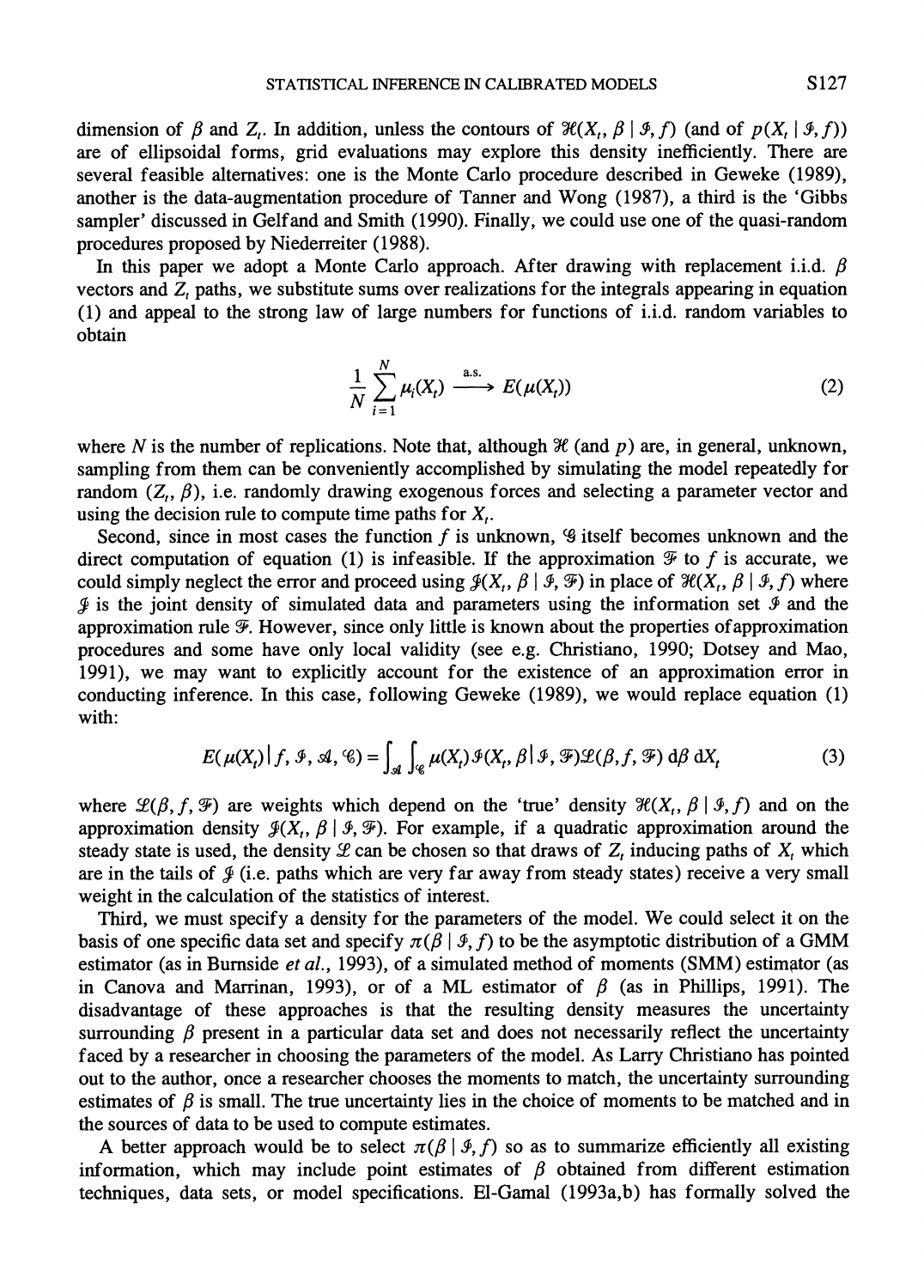problem of finding such a  $\pi(\beta | \mathcal{F}, f)$  using Bayesian methods. The resulting  $\pi(\beta | \mathcal{F}, f)$  is the **least informative pseudo-posterior density on the parameter space which is consistent with a set of constraints describing the information contained in various estimation experiments. El-Gamal suggests a Gibbs sampler algorithm to compute this density but, in practice, there are simpler ways to construct empirical approximations to this type of density. One would be to count**  estimates of  $\beta$  previously obtained in the literature and construct  $\pi(\beta | \mathcal{I}, f)$  by smoothing the resulting histogram. For example, if one of the elements of the  $\beta$  vector is the risk aversion **parameter, counting estimates obtained over the last 15 years from fully specified general equilibrium models and smoothing the resulting histogram, we would obtain a truncated (belowzero) bell-shaped density, centred around two and very small massabove four. Alternatively, we**  could take what the profession regards as a reasonable range for  $\beta$  and assume more or less **informative densities on the support depending on available estimates. If theoretical arguments suggest that the maximum range for e.g. the risk aversion parameter is [0, 20], we can put higher weights on the interval [1, 3] where most of the estimates lie. If for some parameters previous econometric evidence is scant, measurement is difficult, or there are no reasons to expect that one value is more likely than others, we could assume uniform densities on the chosen support.** 

Available estimates of  $\beta$  are not necessarily independent (the same data set is used in many **cases) and some are less reliable than others. Non-independent estimates are legitimate candidates to enter the information set as long as they reflect sampling variability or different estimation techniques. The influence of less reliable estimates or of estimates obtained with different model specifications can be discounted by giving them a smaller weight in constructing histograms (see also El-Gamal, 1993a,b).** 

**Finally, in many applications the joint density of the parameter vector can be factored into the product of lower-dimensional densities. If no relationship across estimates of the various parameters exists,**  $\pi(\beta | \mathcal{F})$  **is the product of univariate densities. If estimates of certain parameters are related (e.g. in the case of the discount factor and the risk aversion parameter in asset pricing models), we can choose multivariate densities for these dimensions and maintain univariate specifications for the densities of the other parameters.** 

**To summarize, to implement the procedure we need to do the following:** 

- Select a reasonable (data-based) density  $\pi(\beta | \mathcal{I}, f)$ , where  $\mathcal{I}$  represents the information set available to a researcher, and a density  $\kappa(Z_t)$  for the exogenous processes.
- Draw vectors  $\beta$  from  $\pi(\beta | \mathcal{F}, f)$  and z, from  $\kappa(Z_i)$ .
- For each draw of  $\beta$  and  $z_i$ , generate  $\{x_i\}_{i=1}^T$  and compute  $\mu(x_i)$  using the model  $x_i = f(z_i, \beta)$  or the approximation  $x_i = \mathcal{F}(z_i, \gamma)$ .
- Repeat the two previous steps N times.
- Construct the frequency distribution of  $\mu(x)$ , compute probabilities, quantiles and other **measures of interest.**

# **An Interpretation**

**The proposed framework of analysis lends itself to a simple Bayesian interpretation. In this case**  we treat  $\pi(\beta \mid \vartheta, f)$  as the prior on the parameters. The function  $\vartheta$  is entirely analogous to a classical likelihood function for  $X_t$  in a standard regression model. The difference is that  $\mathcal G$  need not be the correct likelihood for  $\overline{X}_t$ , and need not have a closed form. Then equation (1) is the conditional expectation of  $\mu(X)$  under the predictive density of the model and probability **statements based on equation (1) can be justified using the arguments contained in Box (1980).**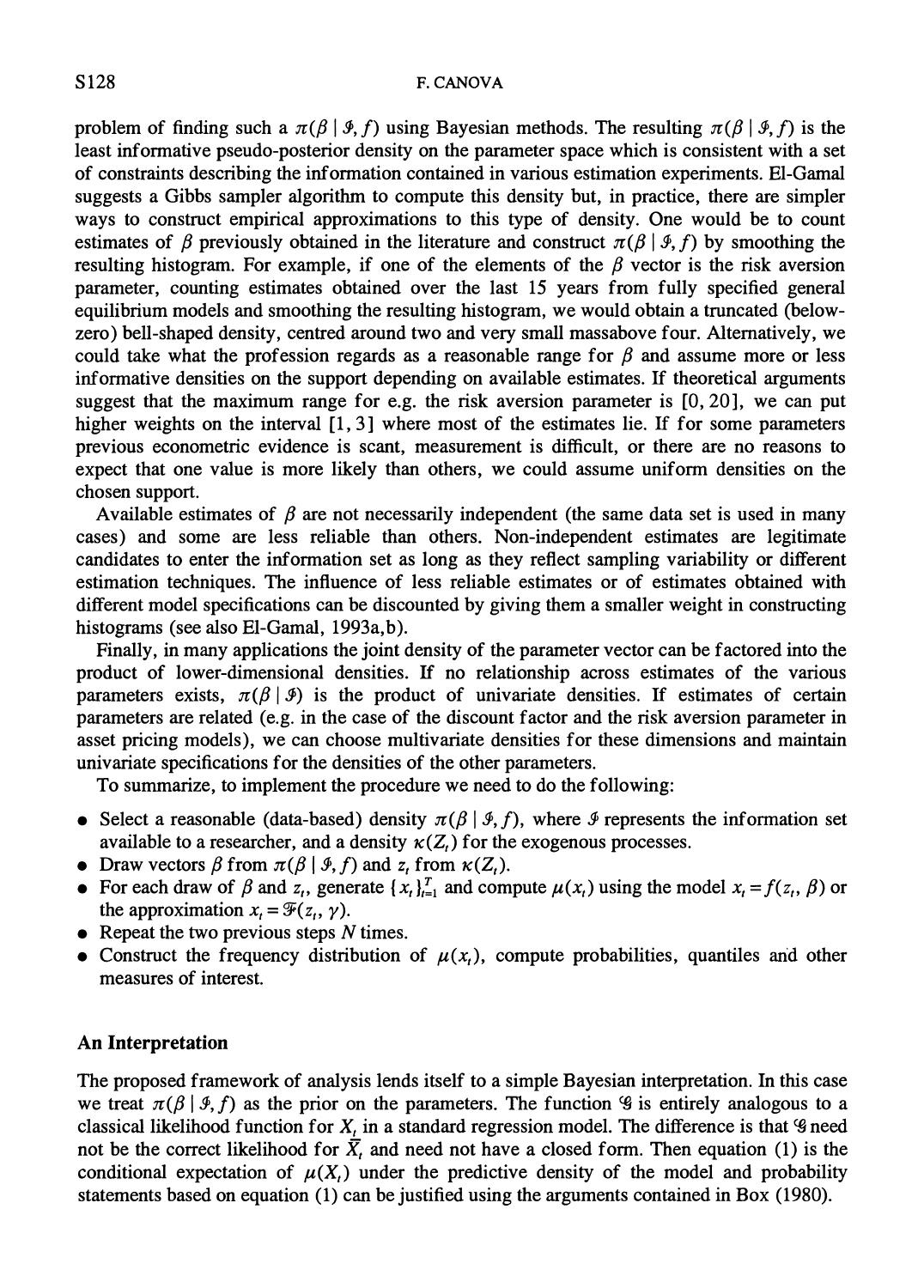**There is also a less orthodox interpretation of the approach which exchanges the role of**   $\pi(\beta \mid \emptyset, f)$  and  $\mathscr{G}(X, \mid \beta, f)$  and is nevertheless reasonable. In this case  $\mathscr{G}(X, \mid \beta, f)$  is the prior **and represents the a priori degree of confidence posed by the researcher on the time path**  generated by the model given the parameters while  $\pi(\beta | \mathcal{G}, f)$  summarizes the information **contained in the data. Then equation (1) is a 'pseudo-posterior' statement about the model's validity once the empirical evidence on the parameters is taken into account.** 

**It is useful to note that, if we follow the first approach, we can relate the proposed**  construction of  $\pi(\beta \mid \vartheta, f)$  to the data-based priors employed in Meta-Analysis (see Wolf, 1986) **and in the 'consensus literature' (see e.g. Genest and Zideck, 1986). El-Gamal (1993a) spells out in detail the connection with these two strands of literature.** 

## **3. ROBUSTNESS ANALYSIS**

**If we adopt a Monte Carlo approach to compute simulated densities for the statistics of interest, an automatic and efficient global sensitivity analysis is performed on the support of the parameter space as a by-product of the simulations. Sensitivity analysis, however, can take other**  more specific forms. For example, we may be interested in examining how likely  $\mu(X_i)$  is to be close to  $h(\bar{x})$  when  $\beta$  is fixed at some prespecified value  $\hat{\beta}$ . This would be the case, for example, if  $\beta$  includes parameters which can be controlled by the government and  $h(\bar{x}_i)$  is e.g. **the current account balance of that country. In this case we could choose a path for Z, and**  analyse the conditional distribution of  $\mu(X_t)$  for the selected value(s) of  $\beta$ . Alternatively, we might wish to assess the maximal variation in  $\mu(X_t)$  consistent, say, with  $\beta$  being within two **standard deviations of a particular value. Here we choose a path for Z, and construct paths for**   $\mu(X)$  for draws of  $\beta$  in the range. Finally, we may be interested in knowing which dimensions of  $\beta$  are responsible for particular features of the distribution of  $\mu(X_i)$ . For example, if the simulated distribution of  $\mu(X_i)$  has a large spread or fat tails, a researcher may be interested in **knowing whether technology or preference parameters are responsible for this feature. In this**  case we would partition  $\beta$  into  $[\beta_1, \beta_2]$  and compute the simulated distribution of  $\mu(X_i)$ conditional on  $\beta_2 = \hat{\beta}_2$ , where  $\hat{\beta}_2$  is a prespecified value (or set of values.

**So far, we have examined the robustness of the results to variations of the parameters within their support. In some cases it is necessary to study the sensitivity of the results to local perturbations of the parameters. For example, we may be interested in determining how robust the simulation results are to changes of the parameters in a small neighbourhood of a particular vector of calibrated parameters. To undertake this type of analysis we can take a numerical**  version of the average derivative of  $\mu(X_i)$  in the neighbourhood of a calibrated vector (see **Pagan and Ullah, 1991). Because global and local analyses aim at examining the sensitivity of the outcomes to perturbations in the parameters of different size they provide complementary information and should both be used as specification diagnostics for models whose parameters are calibrated.** 

## **4. A COMPARISON WITH EXISTING METHODOLOGIES**

**The framework of analysis in Section 2 is general enough to include simulation undertaken after the parameters are both calibrated and estimated via method of moments as special cases. To**  show this it is convenient to recall that  $\mathcal{H}(X_t, \beta \mid \mathcal{I}, f)$  is a deterministic transformation of  $Q(Z_t, \beta | \mathcal{F}, f) = \pi(\beta | \mathcal{F}, f) \kappa(Z_t)$ . The two procedures can then be recovered by imposing restrictions on the shape and the location of  $\pi(\beta | \mathcal{I}, f)$  and, in some cases, also on the shape and the location of  $\kappa(Z)$ .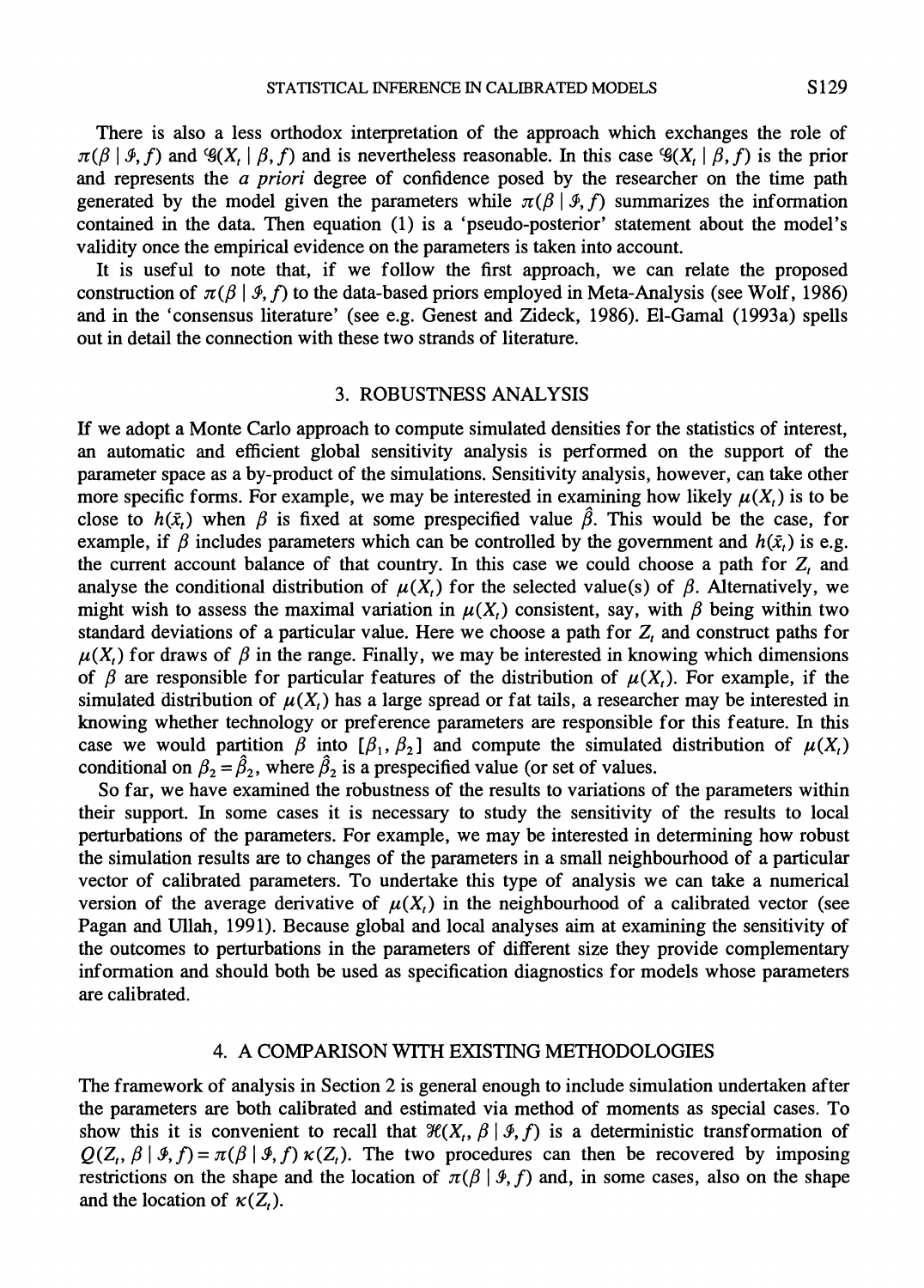Calibration exercises impose a point mass for  $\pi(\beta | \mathcal{F}, f)$  on a particular value of  $\beta$  (say,  $\hat{\beta}$ ). **One interpretation of this density selection is that a simulator is perfectly confident in the vector**   $\beta$  used and does not worry about the cross-study or time-series uncertainty surrounding estimates of  $\beta$ . In certain situations a path for the vector of exogenous variables is also selected **in advance either by drawing only one realization from their distribution or by choosing a z, on**  the basis of extraneous information, e.g. inputting Solow's residuals in the model, so that  $\kappa(Z)$ is also a singleton. In this instance, the density of  $\mu(X)$  has a point mass and because the **likelihood of the model to produce any event is either 0 or 1, we must resort to informal techniques to assess the discrepancy of simulated and actual data. In some studies the randomness in Z, is explicitly considered, repeated draws for the exogenous variables are made**  for a fixed  $\hat{\beta}$ , and moments of the statistics of interest are computed by averaging the results **over a number of simulations (see e.g. Backus et al., 1989).** 

**Simulation exercises undertaken with estimation of the parameters are also special cases of**  the above framework. Here  $\pi(\beta | \mathcal{I})$  has a point mass at  $\beta^*$ , where  $\beta^*$  is either the GMM **estimator, the SMM estimator (see Lee and Ingram, 1991), or the simulated quasi-maximum**  likelihood (SQML) estimator of  $\beta$  (see Smith, 1993). Simulations are typically performed by drawing one realization from  $\mathcal{L}(X_t | \beta^*, f, \vartheta)$  and standard errors for  $\mu(X_t)$  are computed using the asymptotic standard errors of  $\beta^*$  and the functional form for  $\mu$ . In some cases,  $\pi(\beta | \vartheta)$ **is taken to be the asymptotic distribution of one of the above estimators (e.g. Canova and Marrinan, 1993). In this case, simulations are performed by drawing from**   $\mathcal{L}(X, \mathcal{A}, \mathcal{B}^*, f, \mathcal{I})$  *I*  $(\mathcal{B}^*, f, \mathcal{I})$  and the distance of simulated and actual data is computed using **measures of discrepancy like the ones proposed here.** 

**In assessing the model's performance this last set of procedures has two advantages over calibration. First, they allow formal statements on the likelihood of selected parameter values to reproduce the features of interest. For example, if a four standard deviations range around the**  point estimate of the AR(1) parameter for the productivity disturbance is [0.84, 0.92], then it is **highly unlikely (with a probability higher than 99%) that a unit root productivity disturbance is needed to match the data. Second, they provide a set-up where sensitivity analysis can easily be undertaken (although not often performed).** 

**These procedures, however, have also two major shortcomings. First, they impose a strong**  form of ignorance which does not reflect available *a priori* information. The vector  $\beta$  may **include meaningful economic parameters which can be bounded on the basis of theoretical**  arguments but the range of possible  $\beta$  with GMM, SMM, or SQML procedures is  $[-\infty, \infty]$ . By **appropriately selecting a hypercube for their densities a researcher can make 'unreasonable' parameter values unlikely and avoid a posteriori adjustments. Second, simulations conducted after parameters are estimated may not constitute an independent way to validate the model because the parameter estimates are obtained from the same data set which is used later to compare results.** 

**Simulation procedures where parameters are selected using a mixture of calibration and estimation strategies have recently been employed by e.g. Heaton (1993) and Burnside et al. (1993). Here some parameters are fixed using extraneous information while others are formally estimated using moment (or simulated moment) conditions. Although these strategies allow a more formal evaluation of the properties of the model than pure calibration procedures, they face two problems. First, as in the case when the parameters are all selected using GMM, SMM, and SQML procedures, the evaluation of the model is problematic because measures of dispersion for the statistics of interest are based on one data set and do not reflect the uncertainty faced by a simulator in choosing the unknown features of the model. Second, as Gregory and Smith (1989) have pointed out, the small-sample properties of estimators obtained from these**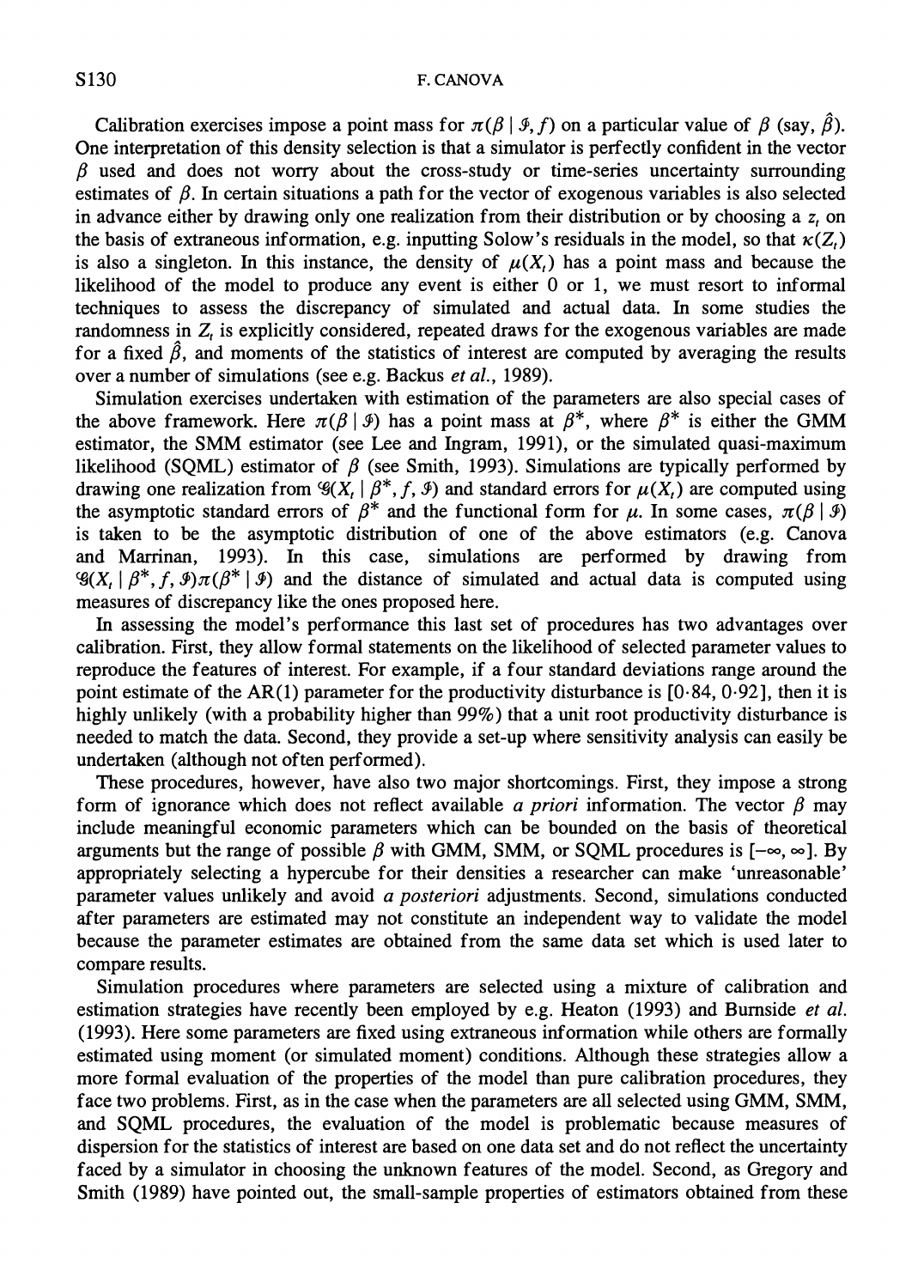**strategies may be far from reasonable unless calibrated parameters consistently estimate the true parameters. When this condition is not satisfied, estimates of the remaining parameters are sensitive to errors in pre-setting and results are misleading.** 

**The Monte Carlo methodology we employ to evaluate the properties of the model is related to those of Kwan (1990) and Gregory and Smith (1991) but several differences need to be emphasized. First, Gregory and Smith take the model as a testable null hypothesis while this is not the case here. Second, they do not account for parameter uncertainty in evaluating the outcomes of the model. Third, because they take a calibrated version of the model as the 'truth', they conduct sensitivity analysis inefficiently, by replicating experiments for different calibrated values of the parameters. Kwan (1990) allows for parameter uncertainty in his simulation scheme, but, following an orthodox Bayesian approach, he chooses a subjective prior density for the parameters. In addition, he evaluates the outcomes of the model in relative terms by comparing two alternative specifications using a posterior-odds ratio: a model is preferred to another if it maximizes the probability that the simulated statistics are in a prespecified set.** 

**The procedure for sensitivity analysis we proposed extends the approach that Harrison and Vinod (1989) used in deterministic computable general equilibrium models. The major difference is that in a stochastic framework parameter uncertainty is only a part of the randomness entering the model and the uncertainty characterizing the exogenous processes is important in determining the randomness of the outcomes.** 

**To conclude, we should mention that, parallel to the literature employing Monte Carlo methods to evaluate calibrated models, there is also a branch of the literature which uses alternative tools to examine the fit of calibrated models. This is the case e.g. of Smith (1993), Watson (1993), and Canova et al. (1993) which assess the relevance of theoretical models with regression R2's, tests based on restricted and unrestricted VARs, and encompassing procedures.** 

# **5. TWO EXAMPLES**

# **The Equity Premium Puzzle**

**Mehra and Prescott (1985) suggest that an asset-pricing model featuring complete markets and pure exchange cannot simultaneously account for the average risk-free rate and the average equity premium experienced by the US economy over the sample 1889-1978 with reasonable values of the risk aversion parameter and of the discount factor.** 

**The model they consider is a frictionless Arrow-Debreu economy with a single representative agent, one perishable consumption good produced by a single productive unit or a 'tree', and two assets, an equity share and a risk-free asset. The tree yields a random dividend each period and the equity share entitles its owner to that dividend in perpetuity. The risk-free asset entitles its owner to one unit of the consumption good in the next period only. The agent maximizes:** 

$$
E_0 \sum_{t=0}^{\infty} \theta^t \left[ \frac{c_t^{1-\omega} - 1}{1-\omega} \right] \tag{4}
$$

**subject to:** 

$$
c_t = y_t e_{t-1} + p_t^e (e_{t-1} - e_t) + f_{t-1} - p_t^f f_t
$$
\n<sup>(5)</sup>

where  $E_0$  is the mathematical expectation operator conditional on information at time zero,  $\theta$  is the subjective discount factor,  $\omega$  is the risk aversion parameter,  $c<sub>i</sub>$  is consumption, y, is the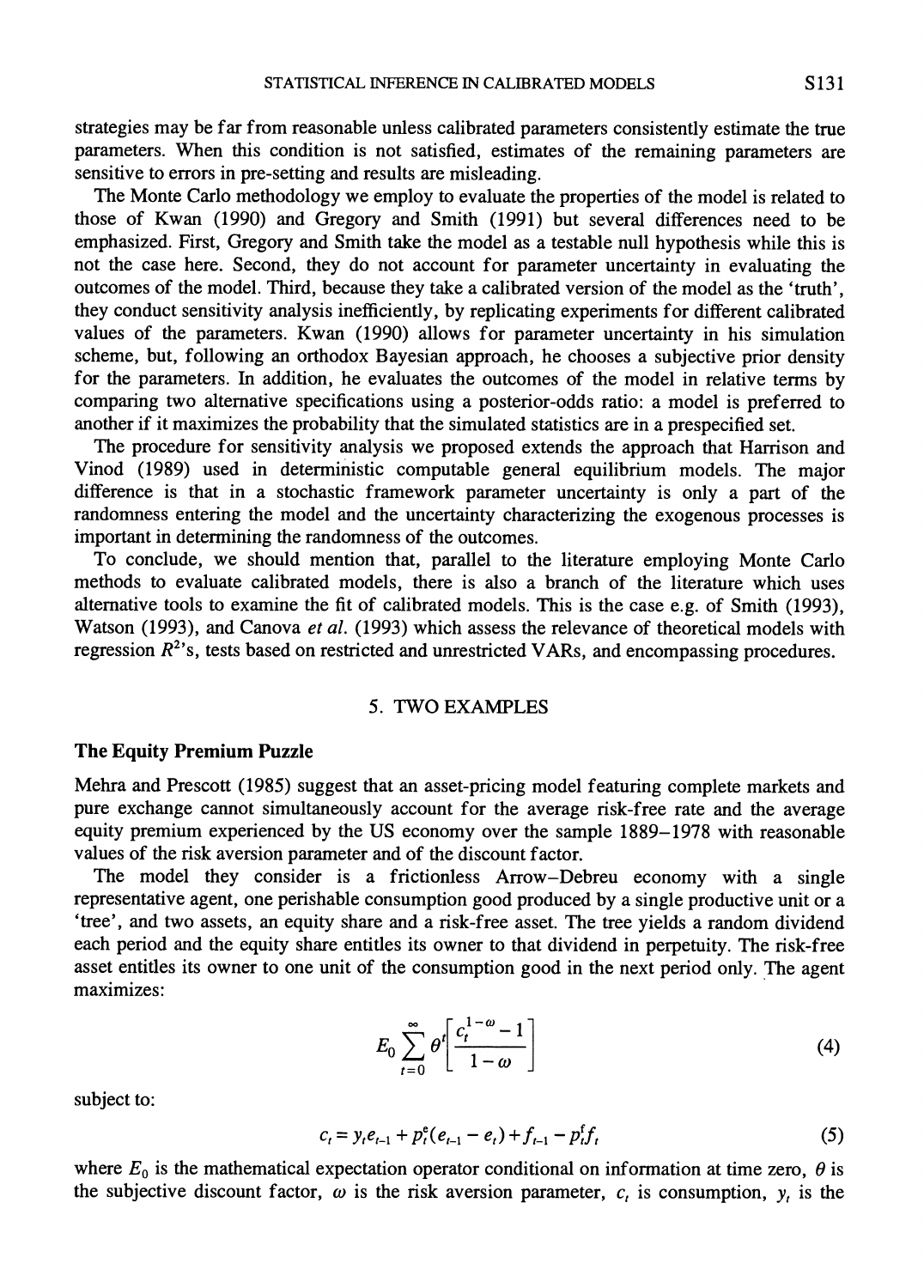tree's dividend,  $p_t^e$  and  $p_t^f$  are the prices of the equity and the risk-free asset, and  $e_t$  and  $f_t$  are the agent's equity and risk-free asset holding at time t, Production evolves according to  $y_{t+1} = x_{t+1}y_t$ where x<sub>t</sub>, the gross growth rate, follows a two-state ergodic Markov chain with probability  $P(x_{t+1} = x_i | x_t = x_i) = \phi_{ii}$ . Defining the states of the problem as  $(c, i)$  where  $y_t = c$  and  $x_t = \lambda_i$ , **the period t equilibrium asset prices are** 

$$
p^{\mathbf{e}}(c,i) = \theta \sum_{j=1}^{2} \phi_{i,j}(\lambda_j c)^{-\omega} [p^{\mathbf{e}}(\lambda_j c, j) + \lambda_j c] c^{\omega}
$$
 (6)

$$
p^{f}(c, i) = \theta \sum_{j=1}^{2} \phi_{i,j} \lambda_j^{-\omega}
$$
 (7)

When the current state is  $(c, i)$ , the expected equity return and the risk-free rate are:

$$
R_i^e = \sum_{j=1}^2 \phi_{i,j} \left( \frac{p^e(\lambda_j c, j) + \lambda_j c}{p^e(c, i)} - 1 \right)
$$
 (8)

$$
R_i^f = \frac{1}{p^f(c, i)} - 1
$$
 (9)

The unconditional (average) expected returns on the two assets are  $R^e = \sum_{j=1}^2 \pi_j R_i^e$ ,  $R^f = \sum_{j=1}^2 \pi_j R_j^f$ , and the average equity premium is  $EP = R^e - R^f$ , where  $\pi_i$  are the Markov chain stationary probabilities, satisfying  $\pi = \phi^T \pi$  and  $\Sigma_i \pi_i = 1$ , where  $\phi^T = \phi_i$ .

Mehra and Prescott specified the two states for consumption (output) to be  $\lambda_1 = 1 + \mu + \nu$ ;  $\lambda_2 = 1 + \mu - \nu$  and restricted  $\phi_{1,1} = \phi_{2,2} = \phi$  and  $\phi_{1,2} = \phi_{2,1} = 1 - \phi$ . They calibrated the three **technology parameters so that the mean, the standard deviation, and the AR(1) coefficient of the model's consumption match those of the growth rate of annual US consumption over the period**  1889–1978 and searched for combinations of the preference parameters  $(\theta, \omega)$  in a prespecified **interval to obtain values for the risk-free rate and the equity premium. Given that the average, the standard deviations, and the AR(1) coefficient of annual growth rate of US consumption are**  1.018, 0.036, and  $-0.14$ , the implied values of  $\mu$ ,  $\nu$ , and  $\phi$  are 0.018, 0.036, and 0.43, respectively. The range for  $\omega$  was selected to be [0, 10] and this choice was justified citing a **number of empirical estimates of this parameter (see Mehra and Prescott, 1985, p. 154). The range for**  $\theta$  **was chosen to be [0, 1], but simulations which produced a risk-free rate in excess of 4% were eliminated on the grounds that 4% constitutes an upper bound consistent with historical**  experience. The puzzle is that the *largest* equity premium generated by the model is 0.35%, **which occurred in conjunction with a real risk-free rate of about 4%, while the US economy for the period 1889-1978 experienced an annual average equity premium of 6 18% and an average real risk-free rate of 0 80%.** 

**Two hidden assumptions underlie Mehra and Prescott's procedure. First, they believe that technology parameters can be tightly estimated while the uncertainty surrounding the choice of preference parameters is substantial. Consequently, while the sensitivity of the results is**  explored to variations in  $\theta$  and  $\omega$  within the range, no robustness check is made for **perturbations of the technology parameters. Second, by providing only the largest value generated, they believe that it is a sufficient statistic to characterize the puzzle.** 

**Here we repeat their exercise with three tasks in mind: first, to study whether the uncertainty present in the selection of the technology parameters is important in determining the magnitude of the puzzle; second, to formally measure the discrepancy of the model from the data using a**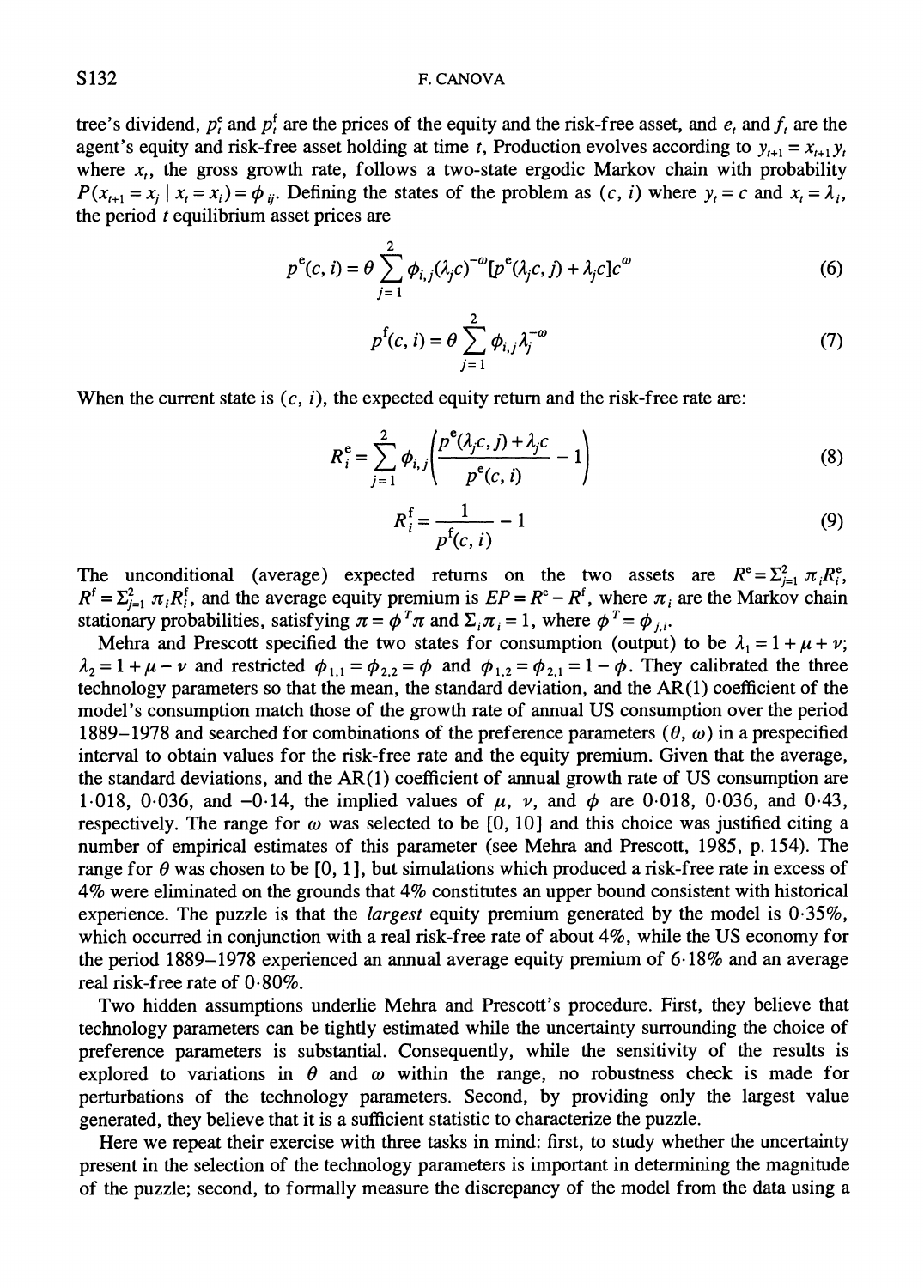**variety of statistics based on the probability distribution of outcomes of the model; third, to evaluate the contribution of two alleged solutions to the equity premium puzzle proposed in the literature.** 

**This first example is particularly simple since we have an exact solution for the endogenous**  variables of the model. In addition, because the model produces values for the mean of  $R<sup>f</sup>$  and EP, variations in X, are entirely determined by variations in  $\beta$ , so that  $\mathcal{H}(X_i, \beta | \mathcal{F}, f)$  is proportional to  $\pi(\beta | \mathcal{F}, f)$ . Therefore, once we have selected  $\pi(\beta | \mathcal{F}, f)$ , we can immediately **determine the distribution of simulated means of the Rf-EP pair.** 

**To select the density for the five parameters of the model we proceed in two steps. First, we**  choose a maximum range for the support of  $\beta$  on the basis of theoretical considerations.

|                    | (A) Parameter values |                                                              |                                                                                                                                         |                                                              |  |                                    |        |                                        |  |        |        |
|--------------------|----------------------|--------------------------------------------------------------|-----------------------------------------------------------------------------------------------------------------------------------------|--------------------------------------------------------------|--|------------------------------------|--------|----------------------------------------|--|--------|--------|
|                    | Basic case           |                                                              |                                                                                                                                         |                                                              |  |                                    |        |                                        |  |        |        |
| $\theta$           |                      | Truncated normal, range $[0.9523, 1.000]$ , mode at $0.9708$ |                                                                                                                                         |                                                              |  |                                    |        |                                        |  |        |        |
| $\omega$           |                      |                                                              | $\chi^2(2)$ range [0, 10]                                                                                                               |                                                              |  |                                    |        |                                        |  |        |        |
| $\mu$              |                      | $-0.0025$                                                    | 0.0044                                                                                                                                  | 0.0148                                                       |  |                                    |        | 0.0183  0.0219  0.0230  0.0237  0.0241 |  | 0.0255 | 0.0300 |
| $\boldsymbol{\nu}$ | Uniform              |                                                              | $0.0528$ $0.0307$ $0.0100$ $0.0357$ $0.0252$ $0.0490$ $0.0100$ $0.0140$                                                                 |                                                              |  |                                    |        |                                        |  | 0.0531 | 0.0397 |
| φ                  |                      |                                                              | $-0.0700$ $-0.0500$ $-0.0100$ $0.1100$ $-0.1800$                                                                                        |                                                              |  |                                    | 0.0600 | $-0.0400$ $0.0400$ $0.0700$            |  |        | 0.1100 |
| β                  | <b>Experiment 1</b>  |                                                              |                                                                                                                                         | Truncated normal, range $[0.9523, 1.040]$ , mode at $0.9708$ |  |                                    |        |                                        |  |        |        |
| ζ                  | <b>Experiment 2</b>  |                                                              |                                                                                                                                         |                                                              |  | Exponential, range $[0.0001, 0.2]$ |        |                                        |  |        |        |
| ξ                  |                      |                                                              | $1 - \frac{\nu}{1+\mu}$ with prob $\phi$ ; $\frac{1-\mu-\nu}{1+\mu}$ with prob $1-\phi-\zeta$ ; $1-\frac{\mu}{1+\mu}$ with prob $\zeta$ |                                                              |  |                                    |        |                                        |  |        |        |

**Table I. Equity premium puzzle** 

|                     | EP      | M-P case<br>R | Basic case<br>EP | R      | Alternative<br>EP | R      | EP      | <b>Experiment 1</b><br>R | <b>Experiment 2</b><br>EP | R         |
|---------------------|---------|---------------|------------------|--------|-------------------|--------|---------|--------------------------|---------------------------|-----------|
| Mean                | 0.0094  | 0.0913        | 0.0035           | 0.0702 | 0.0015            | 0.0670 | 0.032   | $-0.061$                 | 0.1087                    | $-0.1519$ |
| S.D.                | 0.0067  | 0.0379        | 0.0073           | 0.0470 | 0.0032            | 0.0433 | 0.0066  | 0.0419                   | 0.1808                    | 0.3327    |
| <b>Skewness</b>     | 0.35    | $-0.15$       | 2.66             | 1.15   | 3.32              | 1.18   | 2.68    | 1.14                     | 1.58                      | $-1.57$   |
| Kurtosis            | $-1.08$ | $-0.86$       | 6.67             | 0.42   | 12.95             | 0.42   | 6.83    | 0.39                     | 1.03                      | 0.86      |
| Maximum             | 0.022   | 0.167         | 0.034            | 0.215  | 0.022             | 0.203  | 0.031   | 0.061                    | 0.747                     | 0.224     |
| 5%                  | 0.0005  | 0.028         | 0.00001          | 0.023  | 0.00001           | 0.023  | 0.00001 | $-0.107$                 | 0.00002                   | $-0.938$  |
| Median              | 0.0084  | 0.094         | 0.0002           | 0.051  | 0.0001            | 0.0499 | 0.0001  | $-0.008$                 | 0.0098                    | 0.022     |
| 95%                 | 0.021   | 0.150         | 0.022            | 0.170  | 0.0079            | 0.159  | 0.019   | 0.020                    | 0.511                     | 0.068     |
| Mode                | 0.0094  | 0.110         | 0.0008           | 0.052  | 0.0001            | 0.0478 | 0.0001  | $-0.074$                 | 0.007                     | $-0.018$  |
| $Pr_1$              | 0.736   |               | 0.817            |        | 0.803             |        | 0.855   |                          | 0.727                     |           |
| Pr <sub>2</sub>     | 0.99    |               | 0.99             |        | 0.99              |        | 0.95    |                          | 0.62                      |           |
| Pr 3 O1             | 0.994   |               | 0.994            |        | 1.000             |        | 0.927   |                          | 0.577                     |           |
| Pr 3 Q2             | 0.000   |               | 0.000            |        | 0.000             |        | 0.000   |                          | 0.295                     |           |
| Pr 3 O3             | 0.006   |               | 0.006            |        | 0.000             |        | 0.073   |                          | 0.126                     |           |
| Pr 3 O <sub>4</sub> | 0.000   |               | 0.000            |        | 0.000             |        | 0.000   |                          | 0.002                     |           |

**(B) Statistics of the simulated distribution** 

**Note:** 

**Pr 1 refers to the frequency of simulations for which the pair (Rf, EP) is in a classical 95% region around the actual values. Pr 2 reports**  the percentile of the simulated distribution where the actual  $(R^f, EP)$  pair lies. Pr 3 reports the probability that the model generates values in each of the four quadrants delimited by the actual pair of  $(R^f, EP)$ . Q1 is the region where  $R^{f} > R^f$  and  $EP^* < EP$ , Q2 is the region where  $R^{f} > R^f$  and  $EP^* > EP$ , Q2 is the region where  $R^{f} > R^f$  and  $EP^* > EP$ , Q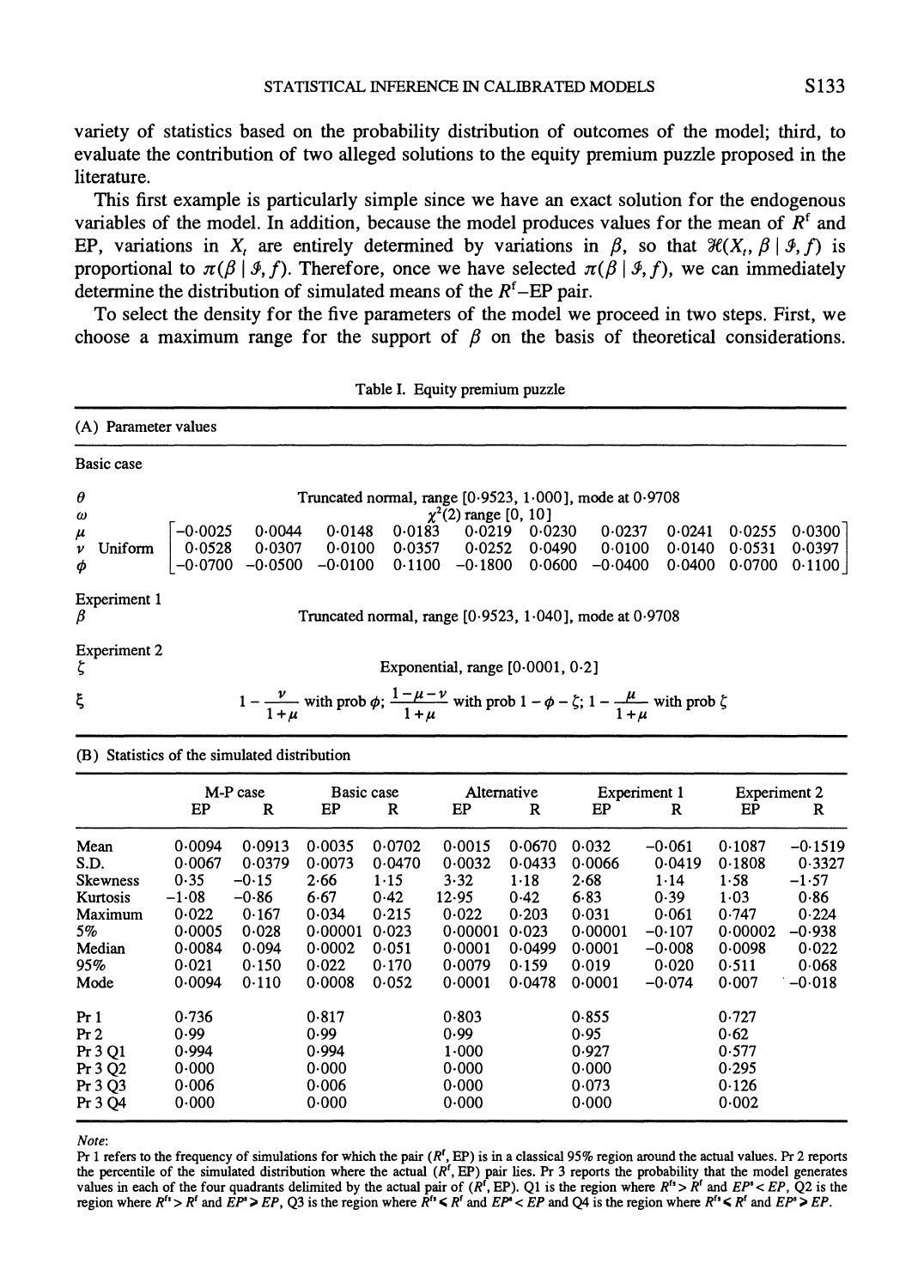#### **F. CANOVA**

**Second, we specify the joint density to be the product of five univariate densities and select each univariate density to be a smoothed version of the frequency distribution of estimates existing in**  the literature. The densities and their support are in panel A of Table I. Therange for  $\omega$  is the same as that of Mehra and Prescott and the chosen  $\chi^2$  density has a mode at 2, where most of **the estimates of this parameter lie, and a low mass (smaller than 5%) for values exceeding 6.**  The range for  $\theta$  reflects the results of several estimation studies which obtained values for the **steady-state real interest rate in the range [-0.005, 0.04] (see e.g. Altug, 1989; Dunn and Singleton, 1986; or Hansen and Singleton, 1983) and of simulation exercises which have a steady-state real interest rate in the range [0, 0.05] (see e.g. Kandel and Stambaugh, 1990; or**  Mehra and Prescott, 1985). The density for  $\theta$  is skewed to express the idea that a steady-state **real interest rate of 2-3% or lower is more likely than a steady-state interest rate in excess of**  4%. Note that although we assume that the densities of  $\theta$  and  $\omega$  are independent, many **estimates of these two parameters are not. However, the rank correlation coefficient for the pairs of estimates is small and none of the results we present depends on this simplifying assumption.** 

To provide a density for  $\mu$ ,  $\nu$  and  $\phi$  we experimented with two procedures. The first, which is used in the basic experiment, involves taking the 10 sub-sample estimates of the mean, of the **standard deviation, and of the AR(1) coefficient of the growth rate of consumption over 10-year samples contained in Mehra and Prescott (1985, p. 147) as characterizing reasonable consumption processes and then constructing a uniform discrete density over these triplets. The second involves dividing the growth rates of consumption over the 89 years of the sample into two states (above and below the mean), estimating a measure of dispersion for the first two moments and for the AR(1) coefficient of the growth rate of consumption in each state and directly inputting these estimates into the model. In this case simulations are performed by assuming a joint normal density for the mean, the standard deviation, and AR(1) coefficient in each state centred around the point estimate of the parameters and maximum support within two standard deviations of the estimate.** 

Figures 1–4 present scatterplots of the simulated pairs  $(R^f, EP)$  when 10,000 simulations are **performed. We summarize the features of the joint distribution in panel B of Table I using a** 



**Figure 1. Scatterplot risk-free rate-equity premium: Mehra-Prescott case**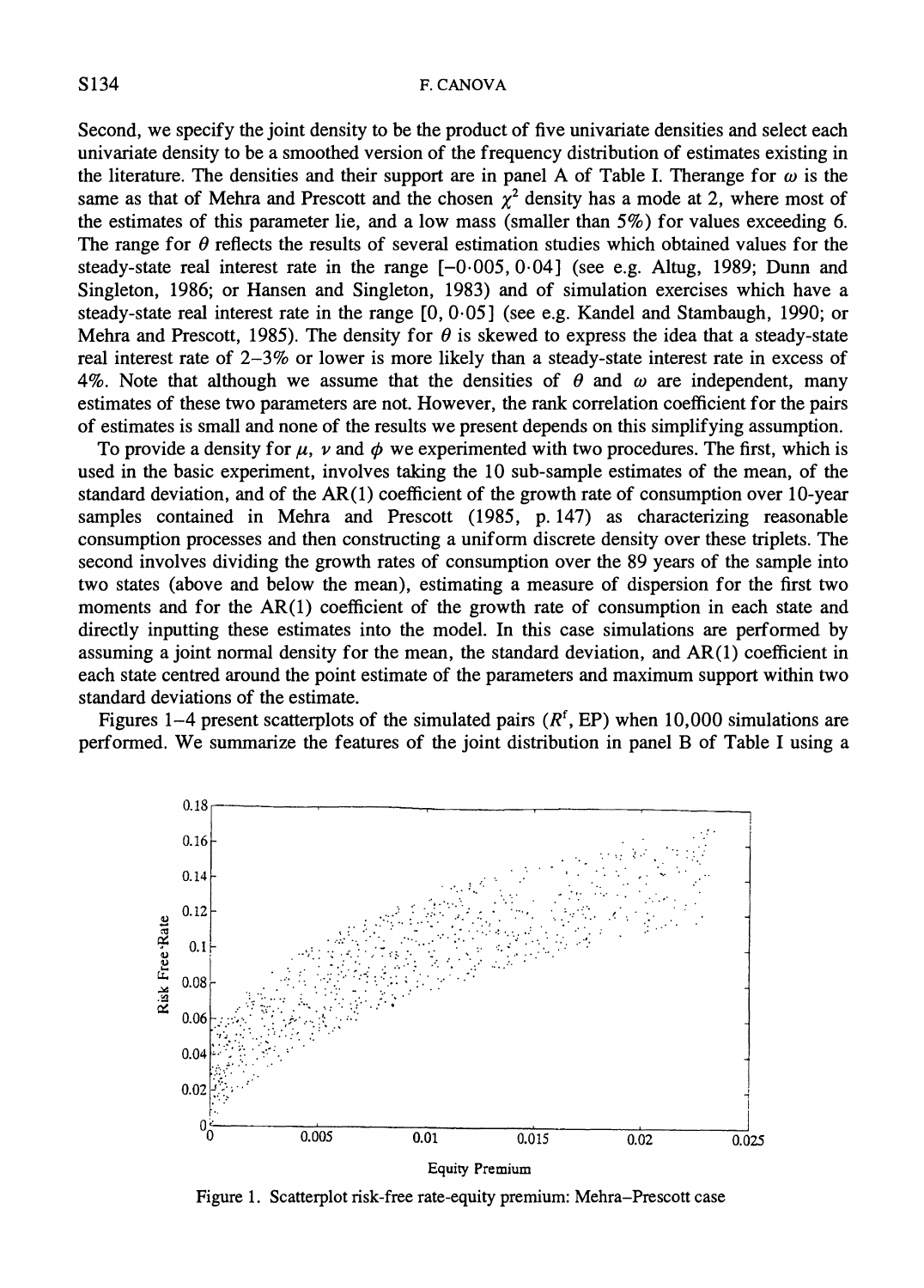

**Figure 2. Scatterplot risk-free rate-equity premium: basic case** 



**Figure 3. Scatterplot risk-free rate-equity premium: beta > 1 case**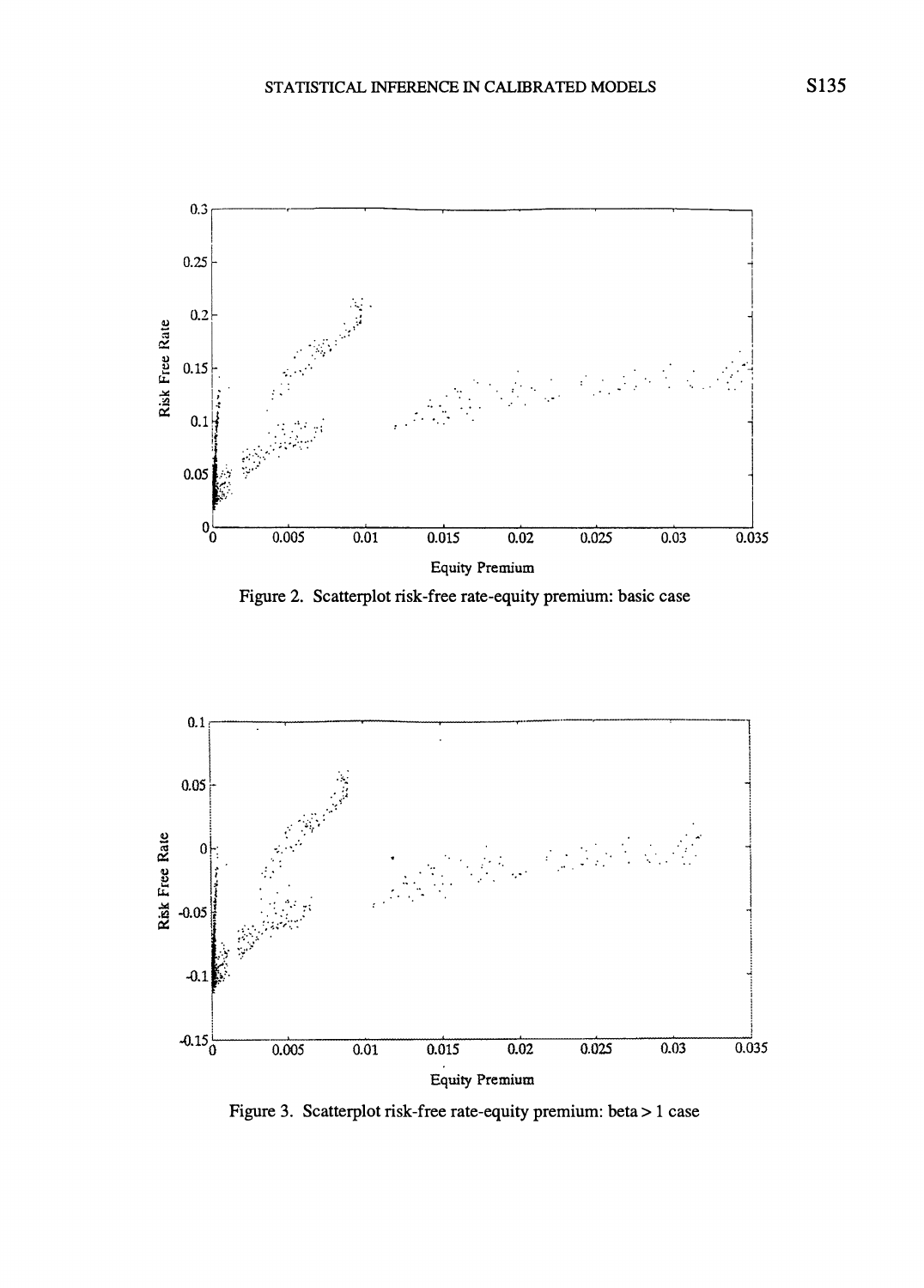

**Figure 4. Scatterplot risk-free rate-equity premium: Reitz case** 

**number of statistics. To evaluate the discrepancy of the model from the data we report (1) the**  probability that the model generates values for  $(R^f, EP)$  which fall within a two standard **deviation band of the actual mean, (2) the percentile contour of the simulated distribution where**  the actual means of  $(R^f, EP)$  lies, and (3) the probability that the simulated pair is in each of the four quadrants of the space delimited by the actual means of  $(R^f, EP)$ .

**Figure 1 reports the scatterplot obtained with the Mehra and Prescott specification (i.e. when**  technology parameters are fixed and we draw replications from the densities of  $\theta$  and  $\omega$  only). It **is necessary to check that the maximum value of the equity premium consistent with a risk freerate not exceeding 4% is only 0.0030, confirming Mehra and Prescott's conclusion. Also for this specification,the distribution of the model's outcomes is uniform and the mode of the joint**  distribution (the most likely value from the point of view of the model) is at  $R<sup>f</sup> = 0.110$ ,  $EP = 0.0094$ . The probabilistic measures of discrepancy suggest that a large portion of the simulations are in the region where the simulated  $R<sup>f</sup>$  exceeds the mean of  $R<sup>f</sup>$  and the simulated **EP is below the mean of EP we find in the data, that about 73% of the simulations produce pairs**  within a classical 95% ball around the actual means of  $(R^f, EP)$ , and that the actual mean pair is **outside the 99 percentile contour.** 

**Figure 2 reports the scatterplot obtained with the basic specification of the model. Also in this case, the puzzle, as defined by Mehra and Prescott, is evident: if we set a 4% upper bound to the risk-free rate, the maximum equity premium generated is only 0.0038. However, with this specification, the distribution is bimodal and most of the simulated pairs lie on a ridge parallel to the Rf axis. The probability that the model generates values in a ball centred around the actual means of (Rf, EP) is now 81.4%. However, in 100% of the cases the simulated risk-free rate exceeds the actual mean and the simulated equity premium is below the actual mean and the actual pair still lies outside the 99 percentile contour of simulated distribution.** 

**To examine whether the selection of the density for the technology parameters has effects on the results, we also conducted simulations using the alternative distribution for these parameters. No substantial changes emerge. For example, the probability that the model generates pairs in a**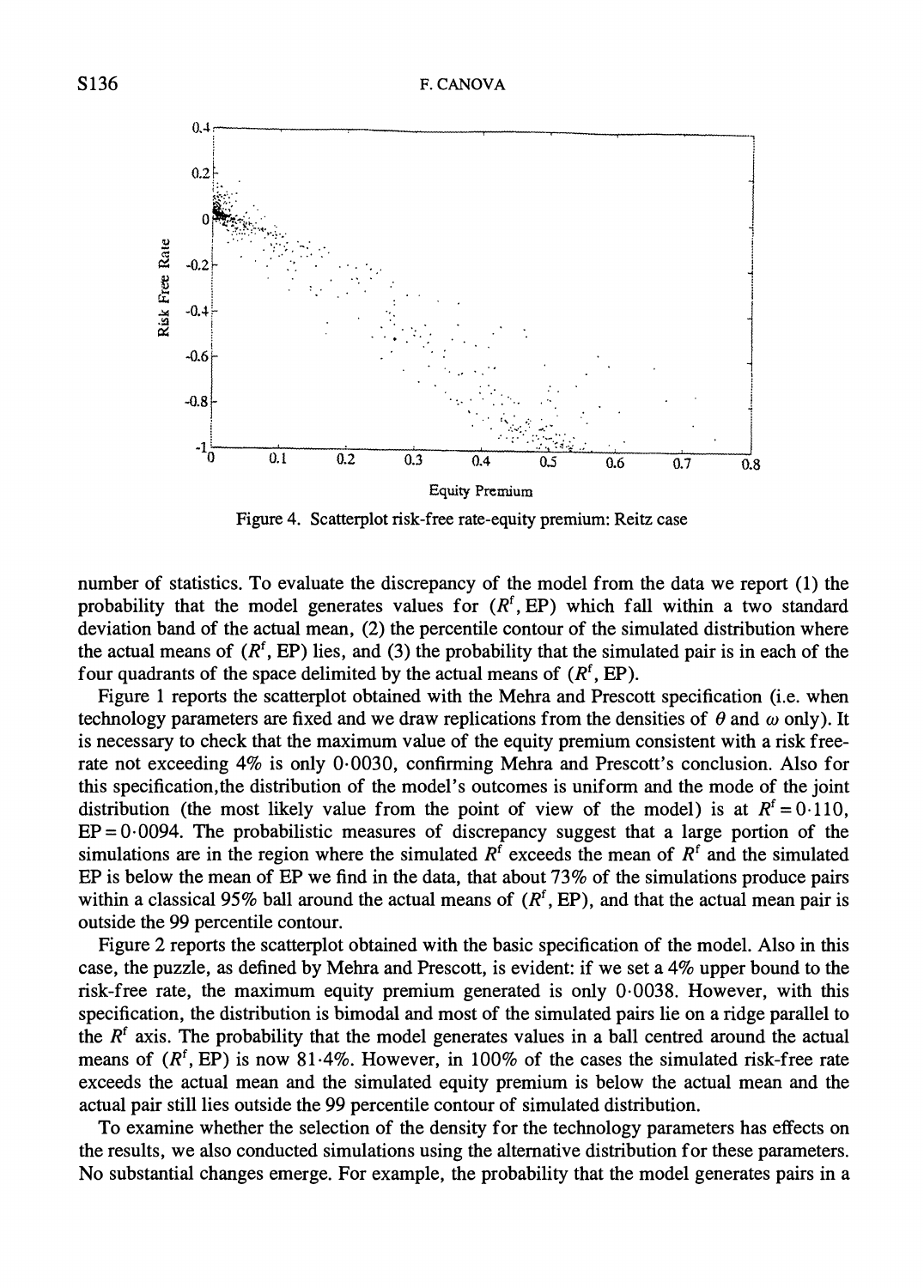ball centred around the actual means of  $(R^f, EP)$  is 80.3% and the maximum value for EP compatible with a  $R^f$  not exceeding  $4\%$  is  $0.0025$ .

**Several conclusions can be drawn from this first set of exercises. First, even after taking into account the uncertainty surrounding estimates of the technology parameters, the puzzle remains regardless of the way it is defined (maximum values, modes, or contour probabilities): the**  model cannot generate  $(R^f, EP)$  pairs which match what we see in the data. Second, once the **uncertainty surrounding estimates of the technology parameters is taken into account, the simulated distributions are bimodal, highly left skewed, and have a fat left tail, indicating that**  lower than average values are more probable and that very small values have nonnegligible **probability. Third, the simulated risk-free rate is always in excess of the actual one, a result that Weil (1990) has termed the risk-free rate puzzle. Fourth, while the model fails to generate**  values for  $(R^f, EP)$  which replicate the historical experience, in more than 80% of the **simulations it produces pairs which are within two standard deviations of the actual means.** 

**Next, we conduct two exercises designed to examine the contribution of the modifications suggested by Kocherlakota (1990), Benninga and Protopapadakis (1990), and Rietz (1988) to**  the solution of the puzzle. The first experiment allows the discount factor  $\theta$  to take on values **greater than 1. The justification is that, in a growing economy, reasonable values for the steady**state real interest rate can be obtained even with  $\theta$  greater than 1. In this experiment we still maintain the truncated normal density for  $\theta$  used in the baseline case but increase the upper **value for its range to 1.04 and allow about 10% of the density in the region above 1.0.** 

**The second experiment assumes the presence of a third unlikely crash state where consumption falls substantially.2 The justification for including a third state is that in the Great Depression consumption fell substantially and excluding such a state may have important implications on the results (a conclusion denied by Mehra and Prescott, 1988). With this**  specification there are two new parameters which cannot be measured from available data:  $\zeta$ , the probability of a crash state and  $\xi$ , the percentage fall in consumption in the crash state. Rietz (1988) searched over the *a priori* ranges of  $[0.0001, 0.2]$  and  $[\mu/(1 + \mu), 1 - \nu/(1 + \mu)]$  and **examined the magnitude of the maximum simulated equity premium that the model consistent with a simulated risk-free rate below 4%. We maintain these ranges in our experiment and**  assume on these supports an exponential density for  $\zeta$  and a three-point discrete density for  $\zeta$ **summarizing the three cases examined by Rietz.** 

**Allowing the discount factor to take on values greater than 1 goes a long way towards reducing the discrepancy of the model from the data (see Figure 3) since it shifts the univariate**  distribution of  $R<sup>f</sup>$  towards negative values (the minimum and maximum values of  $R<sup>f</sup>$  are now **(-0.084, 0.0.092). For example, the probability that the model generates pairs in a ball centred**  around the actual means of  $(R^f, EP)$  is now 85.7% and in only 7.4% of the cases is the **simulated risk-free rate in excess of the actual means. Because of this shift in the univariate distribution of Rf, the maximum value of EP consistent with a risk-free rate below 4% is now 0\*031. Despite these differences, the location and the shape of the univariate distribution of EP are unaffected. Hence, although the equity premium puzzle is 'solved' when defined in terms of**  the maximum simulated EP consistent with a simulated  $R<sup>f</sup>$  below 4%, it is still very evident **when we look at the distributional properties of the simulated EP.** 

<sup>&</sup>lt;sup>2</sup>The three consumption states are  $\lambda_1 = 1 + \mu + \nu$ ,  $\lambda_2 = 1 + \mu - \nu$ ,  $\lambda_3 = \xi * (1 + \mu)$  and the transition matrix has elements:  $\phi_{1,1} = \phi_{2,2} = \phi$ ;  $\phi_{1,2} = \phi_{2,1} = 1 - \phi - \zeta$ ,  $\phi_{1,3} = \phi_{2,3} = \zeta$ ,  $\phi_{3,1} = \phi_{3,2} = 0.5$ ,  $\phi_{3,3} = 0.0$ . Note that the experiment is conceptually different from the previous ones since there are two extra degrees **5) and no extra moments to be matched.**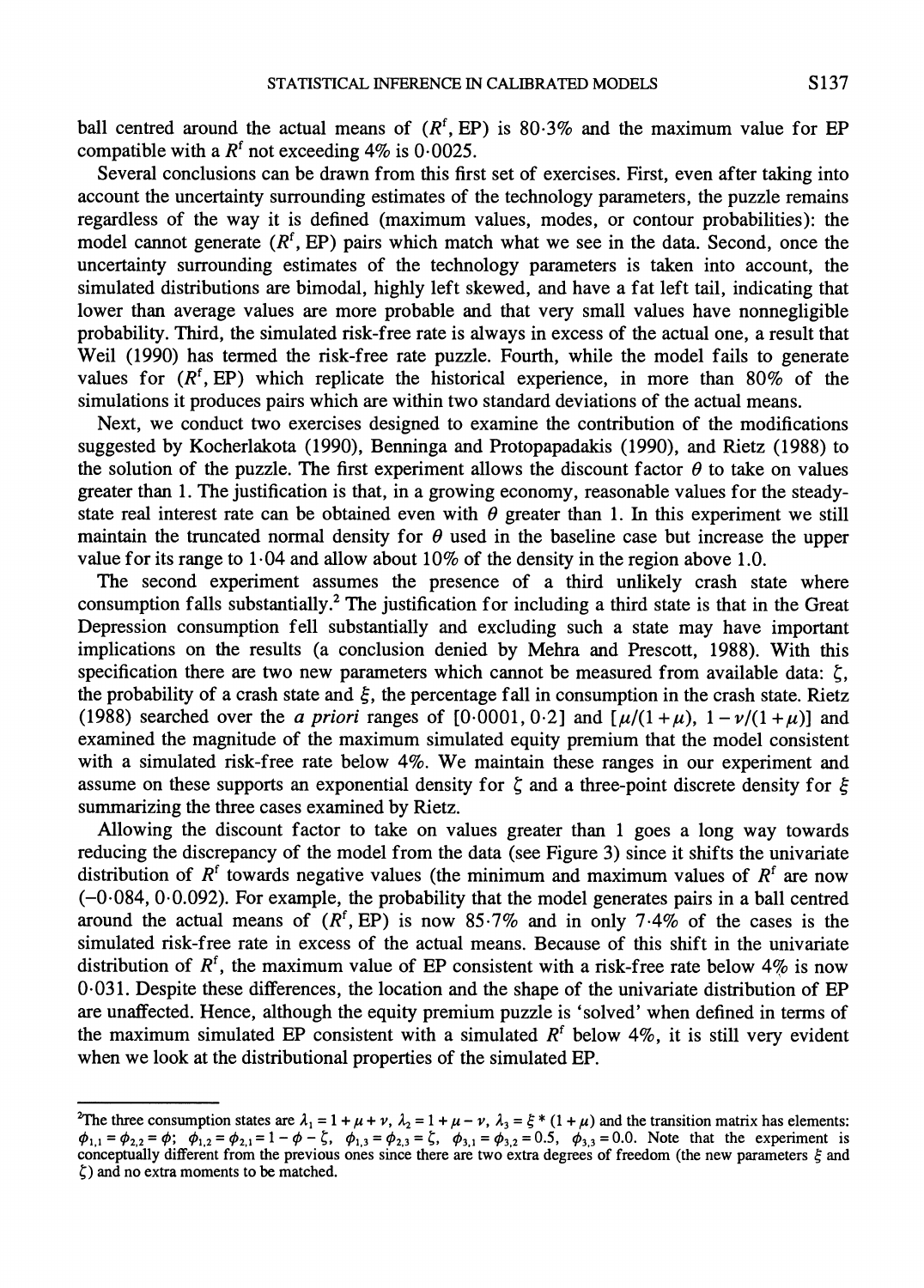#### **F. CANOVA**

**The second modification is much less successful (see Figure 4). It does shift the univariate distribution of EP to the right (the mode of 0.035) and increases the dispersion of simulated**  EPs but it achieves this at the cost of shifting the distribution of  $R<sup>f</sup>$  towards unrealistic negative **value (the mean is -0-15 and the 90% range is [-0.940, 0.068]) and of scattering the simulated (Rf, EP) pairs all over the place. For example, the probability that the simulated pair is in a ball**  centred around the actual means of  $(R^f, EP)$  decreases to 72.7% and the probabilities that the model generates values in each of the four quadrants delimited by the actual means of  $(R^f, EP)$ are almost identical. Finally, the maximum EP consistent with a  $R<sup>f</sup>$  below 4% is 0.747. **Therefore, adding a crash state shifts the mode and stretches and tilts the shape of the joint**  simulated distribution. Roughly speaking, too many  $(R^f, EP)$  configurations now have equal **probability, and this weakens the ability of the theory to provide a coherent answer to the question posed.** 

# **Technology Shocks and Cyclical Fluctuations in GNP**

**Kydland and Prescott (1982) showed that a one-sector growth model driven by technology shocks calibrated to reproduce the statistical properties of Solow residuals explains about 70% of the variance of per capita US output. This result has spurred much of the subsequent literature which tries to account for business cycle regularities in models where monetary impulses play no role (the so-called real business cycle literature). Kydland and Prescott's initial estimate has been refined by adding and subtracting features to the basic model (see Hansen, 1985) but the message of their experiment remains: a model where technology shocks are the only source of disturbance explains a large portion of the variability of per capita US output.** 

**Recently, Eichenbaum (1991) has questioned this assertion because 'decisions based solely**  on the point estimate of  $\lambda$ <sub>y</sub> are whimsical (where  $\lambda$ <sub>y</sub> = var(y<sup>s</sup><sub>i</sub>)/var(y<sub>t</sub>) and var(y<sup>s</sup><sub>i</sub>) and var(y<sub>t</sub>) are **the variance of the cyclical component of simulated and actual output) and suggests that 'the model and the data, taken together, are almost completely uninformative about the role of technology shocks in generating fluctuations in US output' (pp. 614-615). Using an exactly identified GMM procedure to estimate the free parameters, he finds that the model explains anywhere between 5% and 200% of the variance of per capita US output.** 

**In this section we repeated Eichenbaum's exercise with three goals in mind. First, we are**  interested in knowing that is the most likely value of  $\lambda_y$  from the point of view of the model **(i.e. in locating the mode of the simulated distribution). Second, we want to provide confidence**  bands for  $\lambda$ <sub>y</sub> which reflect the uncertainty faced by a researcher in choosing the parameters of **the model (not the uncertainty present in the data, as in Eichenbaum). Third, we wish to verify whether normal confidence bands appropriately describes the uncertainty surrounding point**  estimates of  $\lambda$ <sub>y</sub> and examine which feature of the model make deviations from normality more **evident.** 

**The model is the same as Eichenbaum's and is a simple variation of Hansen's (1985) model which allows for deterministic growth via labour-augmenting technological progress. The social planner of this economy maximizes** 

$$
E_0 \sum_{t=0}^{\infty} \theta^t [\log(c_t) + \psi(T - h_t)] \tag{10}
$$

**subject to:** 

$$
c_{t} + k_{t+1} - (1 - \delta)k_{t} \leq A_{t}k_{t}^{1-\alpha}(\gamma' h_{t})^{\alpha}
$$
\n(11)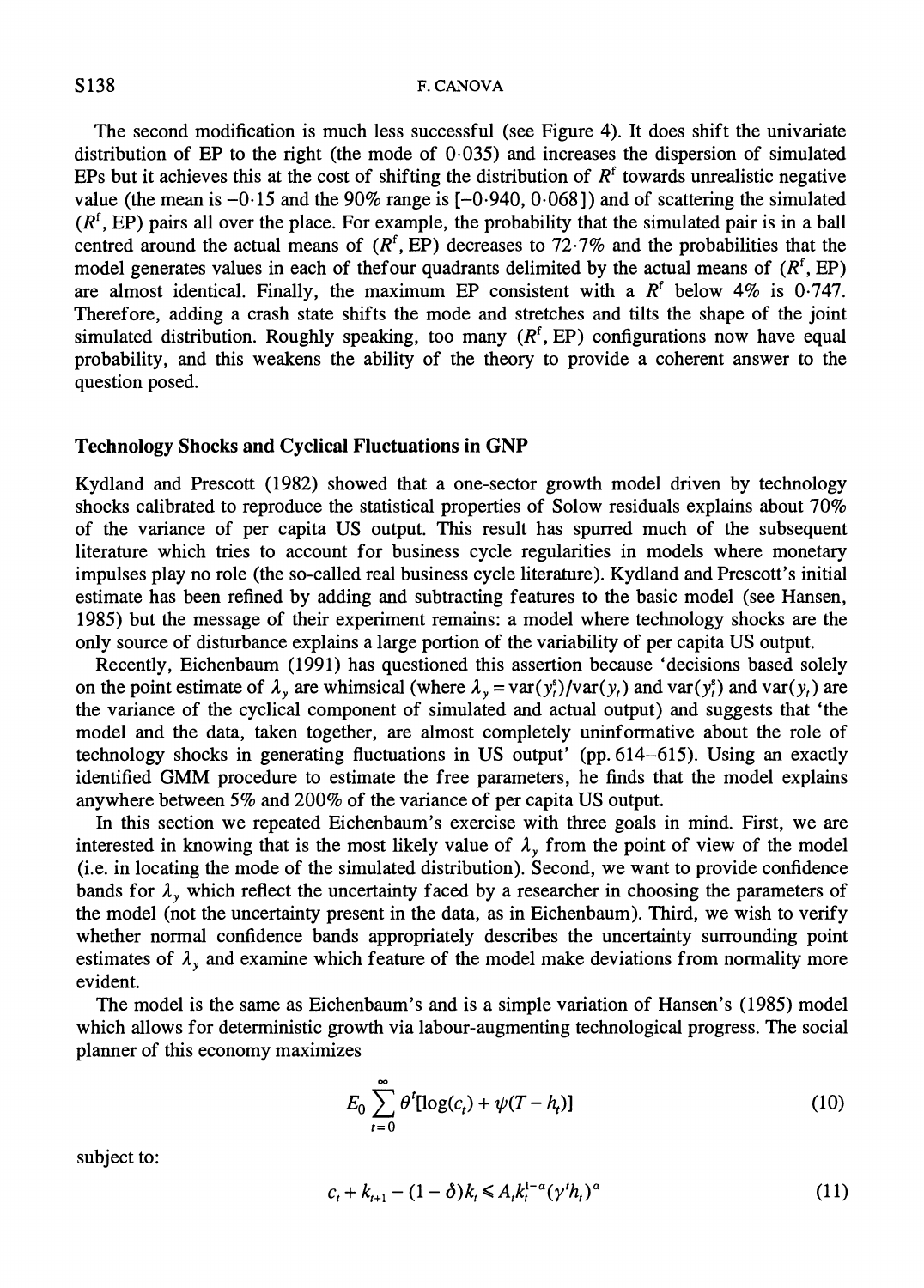where  $c_i$  is per capital consumption,  $T-h_i$  is leisure, and  $k_i$  the capital stock. When  $\delta$  is **different from 1, a closed-form stationary solution to the problem does not exist. Here we compute an approximate decision rule for the endogenous variables using a loglinear expansion around the steady state after variables have been linearly detrended as in King et al. (1988), but we neglect the approximation error in constructing probability statements on the outcomes of the**  model (i.e. we use  $\mathcal{J}(X_t, \beta \mid \mathcal{F}, \mathcal{F})$  and no weighting).

There are seven parameters in the model, five deep ( $\delta$ , the depreciation rate of capital;  $\beta$ , the subjective discount rate;  $\psi$ , leisure's weight in the utility function;  $\alpha$ , labour's share in output; **y, the constant unconditional growth rate of technology) and two which appear only because of**  the auxiliary assumptions we made on the stochastic process for technology shocks ( $\rho$ , the AR parameter and  $\sigma$  the standard deviation of the shock). Hansen (1985) calibrated these seven **parameters (the values are in the first column of panel A of Table II) and found that**  $\lambda_v \approx 1$ **.** Eichenbaum (1991) estimated all parameters except  $\beta$  (which is calibrated) using a method of **moments estimator (estimates and standard deviations are in the second column of panel A of**  Table II) and found (1) a point estimate of  $\lambda$ , of 0.80, (2) a large standard deviation about the point estimate of  $\lambda$ , due primarily to the uncertainty surrounding estimates of  $\rho$  and  $\sigma$ , and (3) a strong sensitivity of the point estimate of  $\lambda$ , to small perturbations in the parameter vector used.

|                 | (A) Parameter values |                                              |                                                           |  |  |  |  |
|-----------------|----------------------|----------------------------------------------|-----------------------------------------------------------|--|--|--|--|
| Hansen (1985)   |                      | Eichenbaum (1991)                            | Canova (1994)                                             |  |  |  |  |
| $\theta$        | 0.99                 | 0.9926                                       | Truncated normal, range $[0.9855; 1.002]$ , mode $0.9926$ |  |  |  |  |
| φ               | 2.60                 | 3.6779(0.0003)                               | Endogenous                                                |  |  |  |  |
| $\alpha$        | 0.64                 | 0.6553(0.0570)                               | Uniform $[0.50; 0.75]$                                    |  |  |  |  |
| γ               | $1-00$               | 1.0041(0.0003)                               | Normal (1.0002, 0.001)                                    |  |  |  |  |
| δ               | 0.25                 | 0.0209(0.0003)                               | Uniform $[0.02; 0.03]$                                    |  |  |  |  |
| ρ               | 0.95                 | 0.9772(0.0289)                               | Normal $(0.95, 0.01)$                                     |  |  |  |  |
| σ               | 0.00712              | 0.0072(0.0012)                               | Truncated $\chi^2$ , range [0; 0.0091], mean 0.0073       |  |  |  |  |
|                 |                      | (B) Statistics of the simulated distribution |                                                           |  |  |  |  |
| Mean            |                      | 0.8775                                       |                                                           |  |  |  |  |
| S.D.            |                      | 0.7635                                       |                                                           |  |  |  |  |
| <b>Skewness</b> |                      | 1.9802                                       |                                                           |  |  |  |  |
| Kurtosis        |                      | 4.4083                                       |                                                           |  |  |  |  |
| Minimum         |                      | 0.1566                                       |                                                           |  |  |  |  |
| Maximum         |                      | 7.2355                                       |                                                           |  |  |  |  |
| 5%              |                      | 0.2261                                       |                                                           |  |  |  |  |
| Median          |                      | 0.5949                                       |                                                           |  |  |  |  |
| 95%             |                      | 2.6018                                       |                                                           |  |  |  |  |
| Mode            |                      | 0.9046                                       |                                                           |  |  |  |  |
| $Pr_1$          |                      | 0.427                                        |                                                           |  |  |  |  |
| Pr <sub>2</sub> |                      | 0.673                                        |                                                           |  |  |  |  |

|  |  |  |  | Table II. Technology shocks and cyclical fluctuations in GNP |  |
|--|--|--|--|--------------------------------------------------------------|--|
|--|--|--|--|--------------------------------------------------------------|--|

**Note:** 

**Estimated standard errors are in parentheses. Pr 1 refers to the frequency of simulations for which the variance of simulated output is in a classical 95% region around the actual value of the variance of detrended output. Pr 2 reports the percentile of the simulated distribution where the point estimate of the actual variance of output lies.**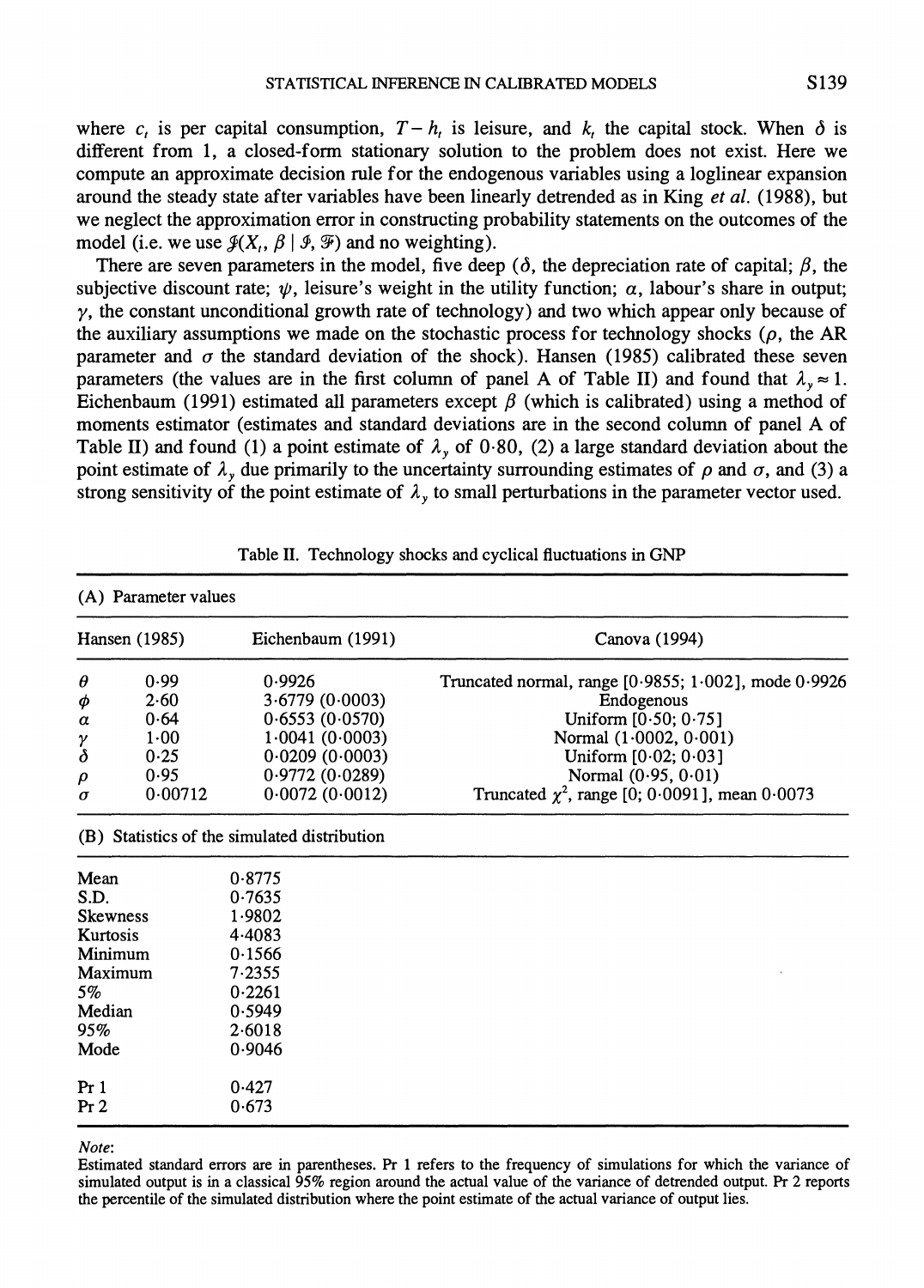In the exercise we conduct, we assume that  $\pi(\beta | \mathcal{I}, f)$  is the product of seven univariate **densities. Their specification appear in the third column of panel A of Table II. The range for the quarterly discount factor corresponds to the one implied by the annual range used in the**  previous example and the density is the same.  $\delta$  is chosen so that the annual depreciation rate of **the capital stock is uniformly distributed between 8% and 12% per year. The range is selected**  because in simulation studies  $\delta$  is commonly set to 0.025, which corresponds to a 10% annual **depreciation rate, while estimates of this parameter lie around this value (e.g. McGratten et al., 1991, have a quarterly value of 0 0310 and a standard deviation of 0 0046, while Bumside et al., 1993, have a quarterly value of 0 0209 and a standard deviation of 0 0003). The range for a reflects calculations appearing in Christiano (1988) where, depending on how proprietors' income is treated, the share of total output paid to capital varies between 0-25 and 0-43, and the**  estimate obtained, among others, in McGratten et al. (1991). We chose the densities for  $\rho$  and  $\sigma$ **as in Eichenbaum because the econometric evidence on these two parameters is scant andthe values used in most simulation studies fall within a one standard deviation band around the mean of the assumed density (see e.g. Kydland and Prescott, 1982; Hansen, 1985). Finally, T is**  fixed at 1369 hours per quarter, the density for  $\gamma$  matches the quarterly distribution of unconditional quarterly growth rates of US output for the period 1950–1990, and  $\psi$  is **endogenously chosen so that the representative household spends between one sixth and one third of its time working in the steady state.** 

We performed 1000 simulations with time series of length  $T = 124$  and filtered both **simulated and actual GNP data with the Hodrick and Prescott filter.3 The results appear in panel B of Table II and in Figure 5, where we present a smoothed version of the simulated distribution**  of  $\lambda_{y}$ . The distribution is scaled so that with the point estimates of the parameters used by Eichenbaum  $\lambda_y = 0.80$ . The implied value of  $\lambda_y$  using Hansen's parameters is 0.84.



**Figure 5. Density of variance ratio: HP filtered data** 

**<sup>3</sup>We use the Hodrick and Prescott filter to maintain comparability with previous work. The results obtained when the data are linearly detrended or first-order differenced are not substantially different.**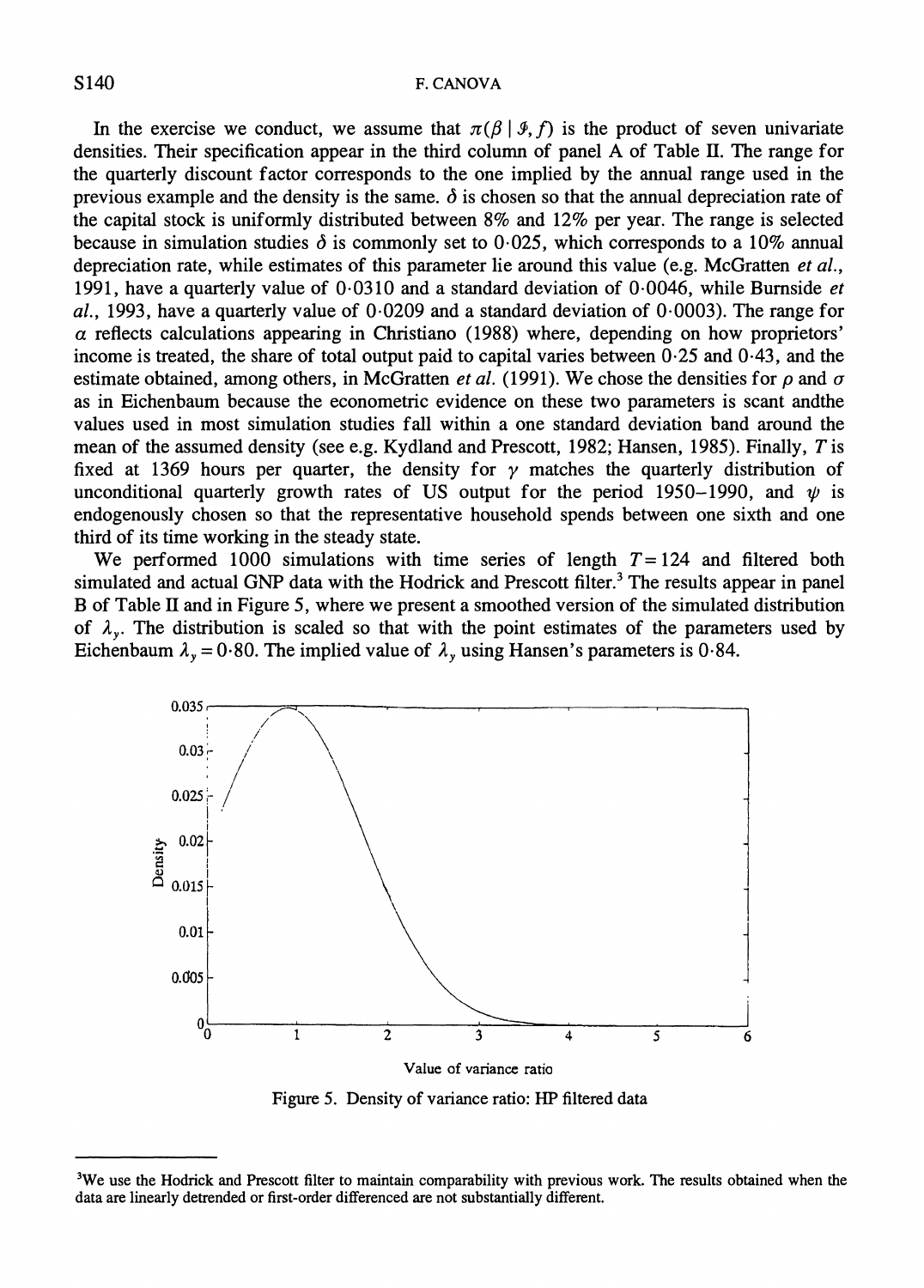The mode of the distribution of  $\lambda$ , is at 0.9046, the mean at 0.8775, and the median at **0-5949. The dispersion around these measures of location is very large. For example, the standard deviation is 0-7635 and the 90% range of the distribution is [0-2261, 2\*6018]. The simulated distribution is far from normal and its right tail tends to be very long. Hence the range**  of reasonable values of  $\lambda$ , is very large, and, as in Eichenbaum, small perturbations in the **parameter vector induce large variations in the variance ratio. In addition, normal confidence bands do not appropriately characterize the uncertainty surrounding the outcomes of the model.** 

**Several other features of the simulated distribution are worth mentioning. First, in 67-3% of the cases the variance of simulated output is smaller than the variance of actual output. Second, in 42-7% of the simulations the variance of simulated output is within a 95% confidence interval**  centred around the estimate of the variance of actual output. Third, if we select  $v = 0.5$  and look for the  $\hat{\lambda}$  satisfying Pr( $\lambda_{y_i} \le \hat{\lambda}$ ) = 0.5, i.e.  $\hat{\lambda}$  is the median of the simulated distribution, we find **that the median value of the variance of simulated GNP is outside the 95% normal confidence interval for the variance of actual GNP.** 

When we ask which parameter is responsible for the wide dispersion in the estimates of  $\lambda_y$ , we find that it is the location and width of the support of  $\rho$  which induce this feature in the distribution of  $\lambda_y$ . For example, assuming that the density of  $\rho$  has a point mass at 0.94 and **maintaining the same densities for the other parameters, we find that location measures of the**  simulated distribution of  $\lambda$ , decrease (the mode is now at 0.792) and the standard deviation drops to  $0.529$ . Similar conclusions are obtained by shifting the range of  $\rho$  towards  $0.90$  or by cutting the range of possible  $\rho$  in half without changing the mean value. Hence, as in **Eichenbaum, we find that it is the uncertainty present in the choice of the parameters of the exogenous processes rather than the uncertainty present in the selection of the deep parameters**  of the model that is responsible for the large spread in the distribution of  $\lambda_{\nu}$ .

## **6. CONCLUSIONS**

**This paper describes a Monte Carlo procedure to evaluate the properties of calibrated general equilibrium models. The procedure formalizes the choice of the parameters and the evaluation of the properties of the model while maintaining the basic approach used in calibration exercises. It also realistically accounts for the uncertainty faced by a simulator in choosing the parameters of the model. The methodology allows for global sensitivity analysis for parameters chosen within the range of existing estimates and evaluates the discrepancy of the model from the data by attaching probabilities to events a simulator is interested in characterizing. The approach is easy to implement and includes calibration and simulation exercises conducted after the parameters are estimated by simulation and GMM techniques as special cases. We illustrate the usefulness of the approach as a tool to evaluate the performance of theoretical models with two examples which have received much attention in the recent macroeconomic literature: the equity premium puzzle and the ability of a real business cycle model to reproduce the variance of actual US output. Finally, it is worth noting that for problems of moderate size, the computational complexity of the procedure is limited. For both examples presented the entire Monte Carlo routine required about a minute on a 486-33 MHz machine using RATS386 programs.** 

#### **ACKNOWLEDGEMENTS**

**Part of this research was undertaken while the author was also associated with the European University Institute, Florence. The author has benefited from the comments and the suggestions**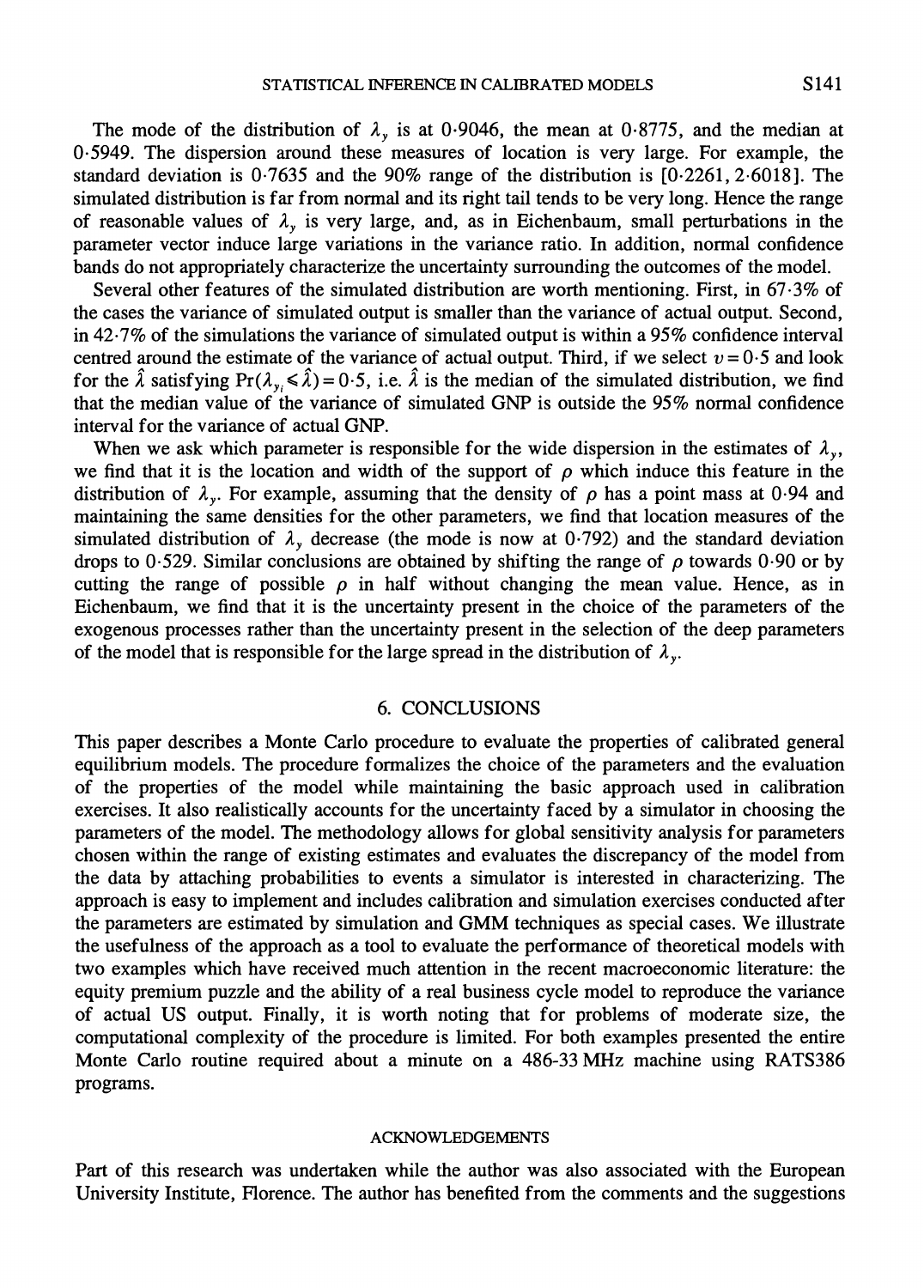**of a large number of colleagues, including two anonymous referees, David Backus, Larry Christiano, Frank Diebold, Javier Diaz, Mahmoud El-Gamal, John Geweke, Eric Ghysels, Bruce E. Hansen, Gary Hansen, Jane Marrinan, Yaw Nyarko, Adrian Pagan, Franco Peracchi, Victor Rios, Gregor Smith, Herman Van Dijk, and Randall Wright. He would also like to thank the participants of seminars at Brown, European University Institute, NYU, Montreal, Rochester, Penn, University of Rome, Carlos III Madrid, Free University Bruxelles, CERGE, University of Minnesota, University of Maryland, Summer Meetings of the North American Econometric Society and the Conference on 'Econometric Inference Using Simulation Techniques' held in Rotterdam on 5-6 June 1992 for useful discussions.** 

#### **REFERENCES**

- → Altug, S. (1989), 'Time to build and aggregate fluctuations: some new evidence', *International Economic* **Review, 30, 889-920.** 
	- **Backus, D., A. Gregory and A. Zin (1989), 'Risk premiums in the terms structure: evidence from artificial economies', Journal of Monetary Economics, 24, 371-399.**
	- **Baxter, M. (1991), 'Approximating suboptimal dynamic equilibria: an Euler equation approach', Journal of Monetary Economics, 27, 173-200.**
- → Benninga, S. and A. Protopapadakis (1990), 'Leverage, time preference, and the equity premium puzzle', **Journal of Monetary Economics, 25, 49-58.** 
	- **Box, G. (1980), 'Sampling and Bayes inference in scientific modelling and robustness', Journal of the Royal Statistical Society, Ser. A, 143, 383-430.**
- → Burnside, C., M. Eichenbaum and S. Rebelo (1993), 'Labor hoarding and the business cycle', *Journal of* **Political Economy, 101, 245-273.** 
	- **Canova, F. and J. Marrinan (1993), 'Profits, risk and uncertainty in foreign exchange markets', Journal of Monetary Economics, 32, 259-286.**
	- **Canova, F., M. Finn and A. Pagan (1993), 'Evaluating a real business cycle model', forthcoming, in C. Hargreaves (ed.), Nonstationary Time Series Analyses and Cointegration, Oxford: Oxford University Press.**
- **Christiano, L. (1988), 'Why does inventory investment fluctuate so much?' Journal of Monetary Economics, 21, 247-280.**
- **Christiano, L. (1990), 'Solving the stochastic growth model by linear quadratic approximation and by value function iteration', Journal of Business and Economic Statistics, 8, 23-26.** 
	- **Coleman, W. (1989), 'An algorithm to solve dynamic models', Board of Governors of the Federal Reserve System, International Finance Division, Discussion Paper No. 351.**
	- **Dotsey, M. and C.S. Mao (1991), 'How well do linear approximation methods work? Results for suboptimal dynamic equilibria', Journal of Monetary Economics, 29, 25-58.**
- → Dunn, D. and K. Singleton (1986), 'Modelling the term structure of interest rates under non-separable **utility and durability of goods', Journal of Financial Economics, 17, 27-55.** 
	- **Eichenbaum, M. (1991), 'Real business cycle theory: wisdom or whimsy?' Journal of Economic Dynamic and Control, 15, 607-621.**
	- **El-Gamal, M. (1993a), 'The extraction of information from multiple point estimates', forthcoming in Journal of Nonparametric Statistics.**
	- **El-Gamal, M. (1993b), 'A Bayesian interpretation of extremum estimators', manuscript, California Institute of Technology.**
	- **Fair, R. (1991), 'Estimating event probabilities from macroeconomic models using stochastic simulations', Yale University, manuscript.**
	- **Friedman, M. (1959), Essays in Positive Economics, New York: Aldine Press.**
	- **Frisch, R. (1933), 'Propagation problems and impulse problems in dynamics economies', in Economic Essays in Honor of Gustav Cassel, London.**
	- **Geweke, J. (1989), 'Bayesian inference in econometric models using Monte Carlo integration', Econometrica, 57, 1317-1339.**
	- **Gelfand, A. and A. Smith (1990), 'Sampling based approaches to calculating marginal densities', Journal of the American Statistical Association, 85, 398-409.**

**S142**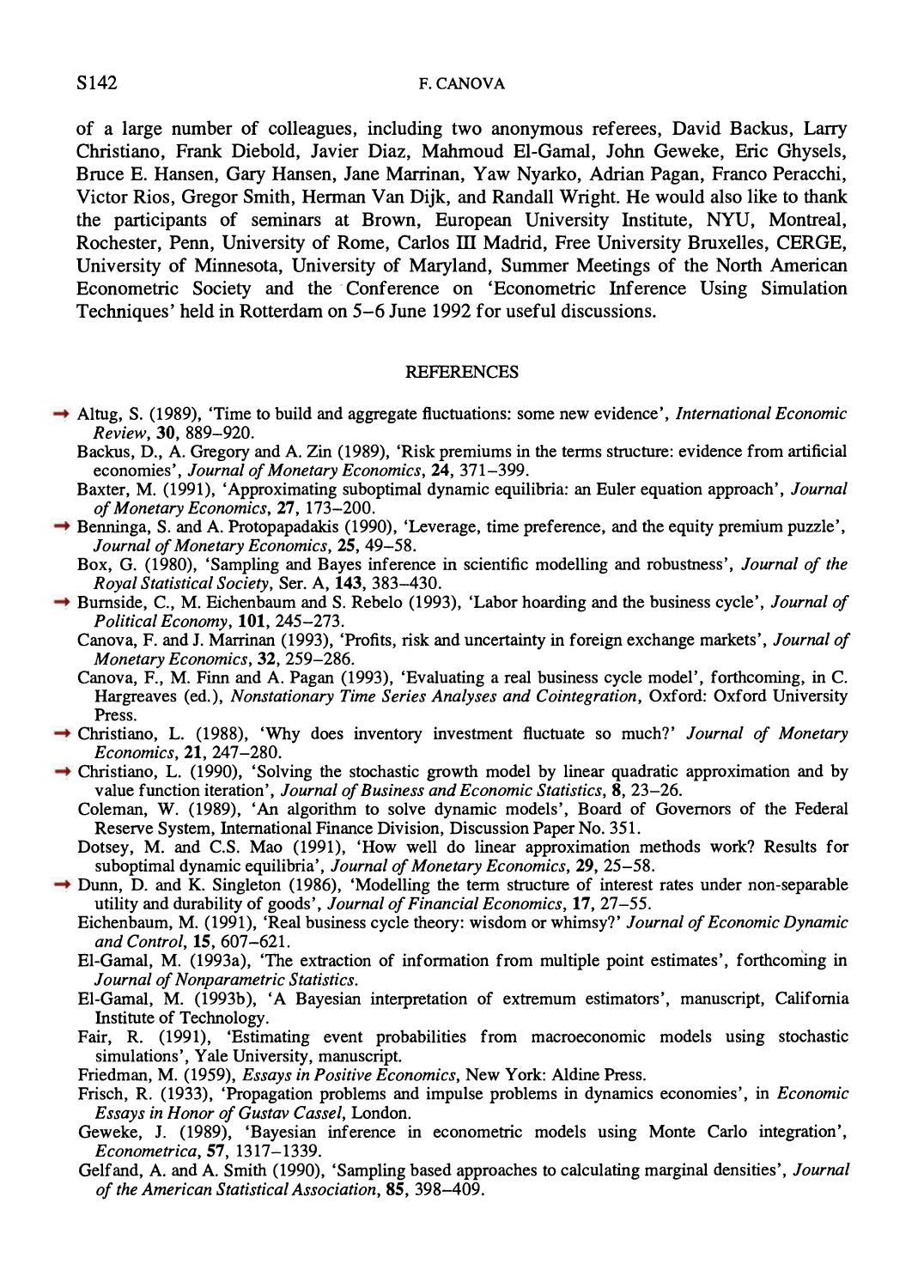- $\rightarrow$  Genest, C. and M. Zidak (1986), 'Combining probability distributions: a critique and an annotated **bibliography', Statistical Science, 1, 114-148. Gregory, A. and G. Smith (1989), 'Calibration as estimation', Econometric Reviews, 9(1), 57-89.** 
	- **Gregory, A. and G. Smith (1991), 'Calibration as testing: inference in simulated macro models', Journal of Business and Economic Statistics, 9(3), 293-303.**
	- **Haavelmo, G. (1944), 'The probability approach in econometrics', Econometrica, 12, Supplement.**
- → Hansen, G. (1985), 'Indivisible labor and the business cycle', *Journal of Monetary Economics*, 16, **309-328.** 
	- **Hansen, L. and T. Sargent (1979), 'Formulating and estimating dynamic linear rational expectations models', Journal of Economic Dynamic and Control, 2, 7-46.**
- **Hansen, L. and K. Singleton (1983), 'Stochastic consumption, risk aversion and temporal behavior of asset returs', Journal of Political Economy, 91, 249-265.** 
	- **Harrison, G. and H. D. Vinod (1989), 'Sensitivity analysis of applied general equilibrium models: completely randomized factorial sampling designs', University of New Mexico, manuscript.**
	- **Heaton, J. (1993), 'The interaction between time nonseparable preferences and time aggregation', Econometrica, 61, 353-381.**
	- **Journal of Business and Economic Statistics, January 1990.**
	- **Judd, K. (1992), 'Projection methods for solving aggregate growth models', Journal of Economic Theory, 58, 410-452.**
	- **Kandel, S. and R. Stambaugh (1990), 'Expectations and volatility of consumption and asset returns', Review of Financial Studies, 3, 207-232.**
- **King, R., C. Plosser and S. Rebelo (1988), 'Production, growth and business cycles: I and II', Journal of Monetary Economics, 21, 195-232 and 309-342.** 
	- **Kocherlakota, N. (1990), 'On the discount factor in growth economies', Journal of Monetary Economics, 25, 45-48.**
	- **Kydland, F. (1992), 'On the econometrics of world business cycles', European Economic Review, 36, 476-482.**
- **Kydland, F. and E. Prescott (1982), 'Time to build and aggregate fluctuations', Econometrica, 50, 1345-1370.**
- **Kydland, F. and E. Prescott (1991), 'The econometrics of the general equilibrium approach to business cycles', The Scandinavian Journal of Economics, 93(2), 161-178.** 
	- **Kwan, Y. K. (1990), 'Bayesian calibration with an application to a non-linear rational expectation two country model', mimeo, University of Chicago Business School.**
	- **Lee, B.S. and B. Ingram (1991), 'Simulation estimators of time series models', Journal of Econometrics, 47(2/3), 197-206.**
	- **Marcet, A. (1992), 'Solving nonlinear stochastic models by parametrizing expectations: an application to asset pricing with production', Universitat Pompeu Fabra, Working Paper 5.**
- → Mehra, R. and E. Prescott (1985), 'The equity premium: a puzzle', *Journal of Monetary Economics*, 15, **145-162.** 
	- **Mehra, R. and E. Prescott (1988), 'The equity risk premium: a solution?' Journal of Monetary Economics, 22, 133-136.**
	- **McGratten, E., R. Rogerson and R. Wright (1991), 'Estimating the stochastic growth model with household production', Federal Reserve Bank of Minneapolis, manuscript.**
	- **Niederreiter, H. (1988), 'Quasi Monte Carlo methods for multidimensional numerical integration', International Series of Numerical Mathematics, 85, 157-171.**
- **Novales, A. (1990), 'Solving nonlinear rational expectations models: a stochastic equilibrium model of interest rates', Econometrica, 58, 93-111.** 
	- **Pagan, A. and A. Ullah (1991), 'Nonparametric estimation', University of Rochester, manuscript.**
	- **Phillips, P.C.B. (1991), 'To criticize the critics: an objective Bayesian analysis of stochastic trends', Journal of Applied Econometrics, 6(4), 333-354.**
	- **Prescott, E. (1991), 'Real business cycle theories: what have we learned?' Federal Research of Minneapolis, Working Paper 486.**
- → Reitz, T. (1988), 'The equity risk premium: a solution', *Journal of Monetary Economics*, 22, 117–132.
- → Shoven, J. and J. Whalley (1984), 'Applied general equilibrium models of taxation and international trade: **an introduction and survey', Journal of Economic Literature, 22, 1007-1051.** 
	- **Sims, C. (1984), 'Solving nonlinear stochastic equilibrium models backward', University of Minnesota, manuscript.**